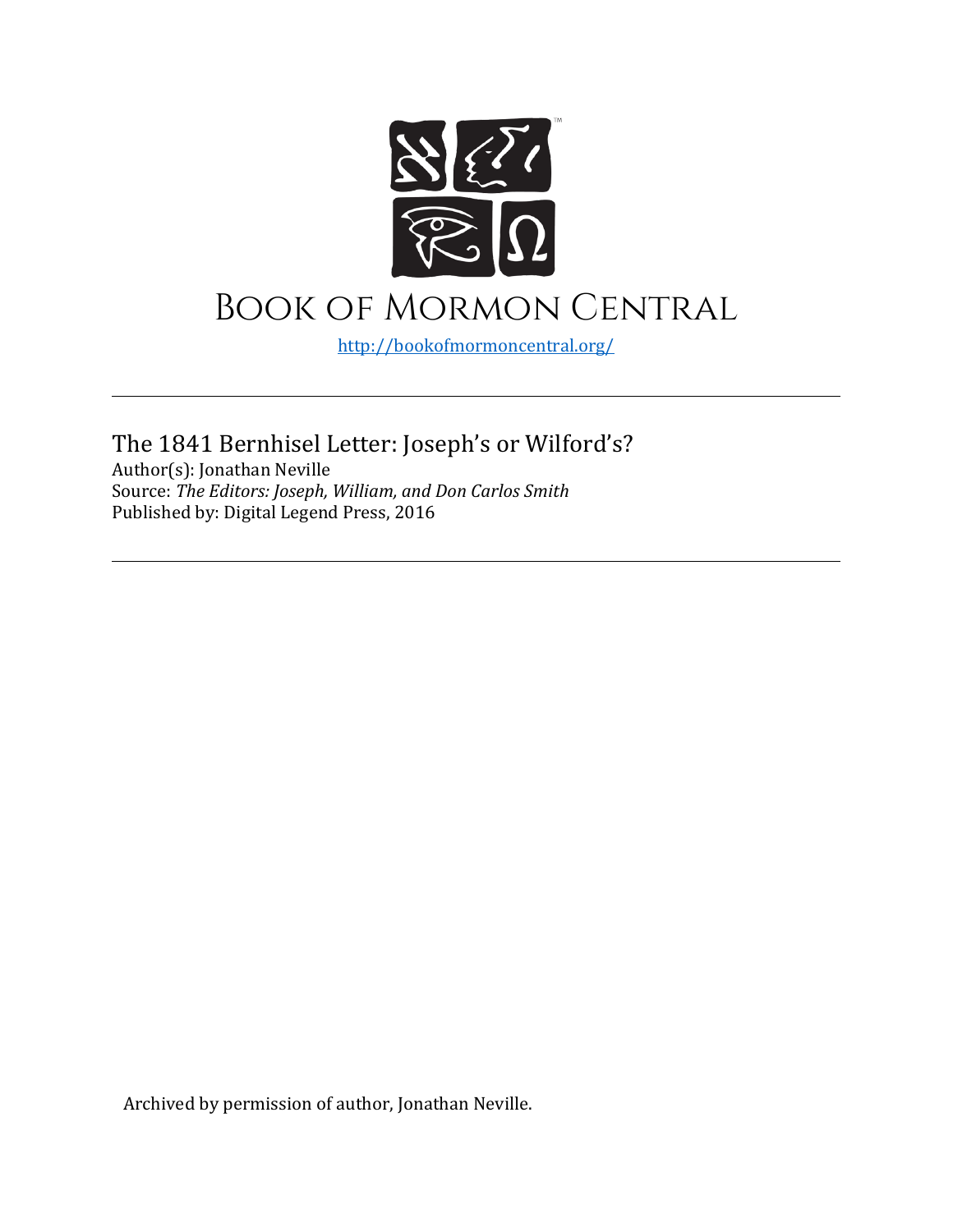# **The 1841 Bernhisel Letter: Joseph's or Wilford's?**

# **Adapted from Chapter 7 of** *The Editors: Joseph, William, and Don Carlos Smith* **by Jonathan Neville**

A LETTER TO JOHN BERNHISEL, DATED NOVEMBER 16, 1841, AND WRITTEN ON BEHALF OF JOSEPH SMITH, is at the core of the long-held assertion that Joseph Smith took a personal interest in Central America. No one knows who wrote the letter. The handwriting remains unidentified, and there are no mentions of this letter in any contemporary journals—with one exception I'll discuss below.

The letter—essentially a brief thank-you note—expresses appreciation to Dr. Bernhisel for the gift of a two-book set written by Stephens and Catherwood titled *Incidents of Travel in Central America, Chiapas, and Yucatan*, published in 1841. Extracts from the books were published anonymously in the *Times and Seasons* when Joseph was the nominal editor of the newspaper in 1842.

This Bernhisel letter is the sole direct link between Joseph Smith and the Stephens books. For decades, scholars have assumed Joseph dictated the letter,<sup>[1](#page-1-0)</sup> which would imply that he had read the Stephens books and therefore believed the ruins in Mesoamerica were evidence of the authenticity of the Book of Mormon. That, in turn, would support the claim that Joseph was the impetus behind the publication of the anonymous articles in the *Times and Seasons*. This is the standard interpretation, reflected this way in the Joseph Smith Papers' Historical Introduction to Orson Pratt's 1840 missionary pamphlet, *A[n] Interesting Account of Several Remarkable Visions*: [2](#page-1-1)

Pratt's association of Book of Mormon peoples with the history of all of North and South America matched common understanding of early Latter-day Saints. Shortly thereafter, when John Lloyd Stephens's *Incidents of Travel in Central America, Chiapas, and Yucatan* became available in Nauvoo in about 1842, JS **greeted** it **enthusiastically** and church members used it to map Book of Mormon sites in a Central American setting.<sup>[3](#page-1-2)</sup> (emphasis added)

Thanks to the Joseph Smith Papers project, new information has been brought to light that suggests a different reality. In this article, I offer evidence showing that 1) the thank-you note originated with

<span id="page-1-0"></span><sup>&</sup>lt;sup>1</sup> Some authors once asserted that John Taylor wrote the letter, but that has been ruled out by the note in the Joseph Smith Papers that the handwriting remains unidentified. See [http://josephsmithpapers.org/paperSummary/letter-to-john-bernhisel-16](http://josephsmithpapers.org/paperSummary/letter-to-john-bernhisel-16-november-1841) [november-1841.](http://josephsmithpapers.org/paperSummary/letter-to-john-bernhisel-16-november-1841) Through personal correspondence with the Church History Department, I have verified that the signature remains unidentified as of this writing.<br>
<sup>2</sup> See [http://josephsmithpapers.org/paperSummary/appendix-orson-pratt-an-interesting-account-of-several-remarkable-](http://josephsmithpapers.org/paperSummary/appendix-orson-pratt-an-interesting-account-of-several-remarkable-visions-1840)

<span id="page-1-1"></span>[visions-1840.](http://josephsmithpapers.org/paperSummary/appendix-orson-pratt-an-interesting-account-of-several-remarkable-visions-1840) The Historical Introduction cites two of the three anonymous articles from the *Times and Seasons* and the 16 November 1841 Bernhisel letter that is the focus of this article. It also cites Terryl L. Givens, *By the Hand of Mormon: The American Scripture That Launched a New World Religion*, (Oxford: Oxford University Press, 2002). The JSP citation does not give the page number, but presumably the reference is to pp. 101-102, in which Givens writes, "Joseph was quick to see how the Book of Mormon had arrived on the scene of this mystery [Stephens' question about the origin of the Mayans] with impeccable timing. Responding immediately to the Stephens account, Joseph wrote back to Bernhisel."

<span id="page-1-2"></span><sup>3</sup> A 2013 article published by the Neal A. Maxwell Institute uses similar language: "Latter-day Saints also **greeted** these discoveries **with enthusiasm**" (emphasis added), Roper, Fields and Nepal, "Joseph Smith, the Times and Seasons, and Central American Ruins," *Journal of the Book of Mormon and Other Restoration Scripture* 22/2 (2013): 84-97.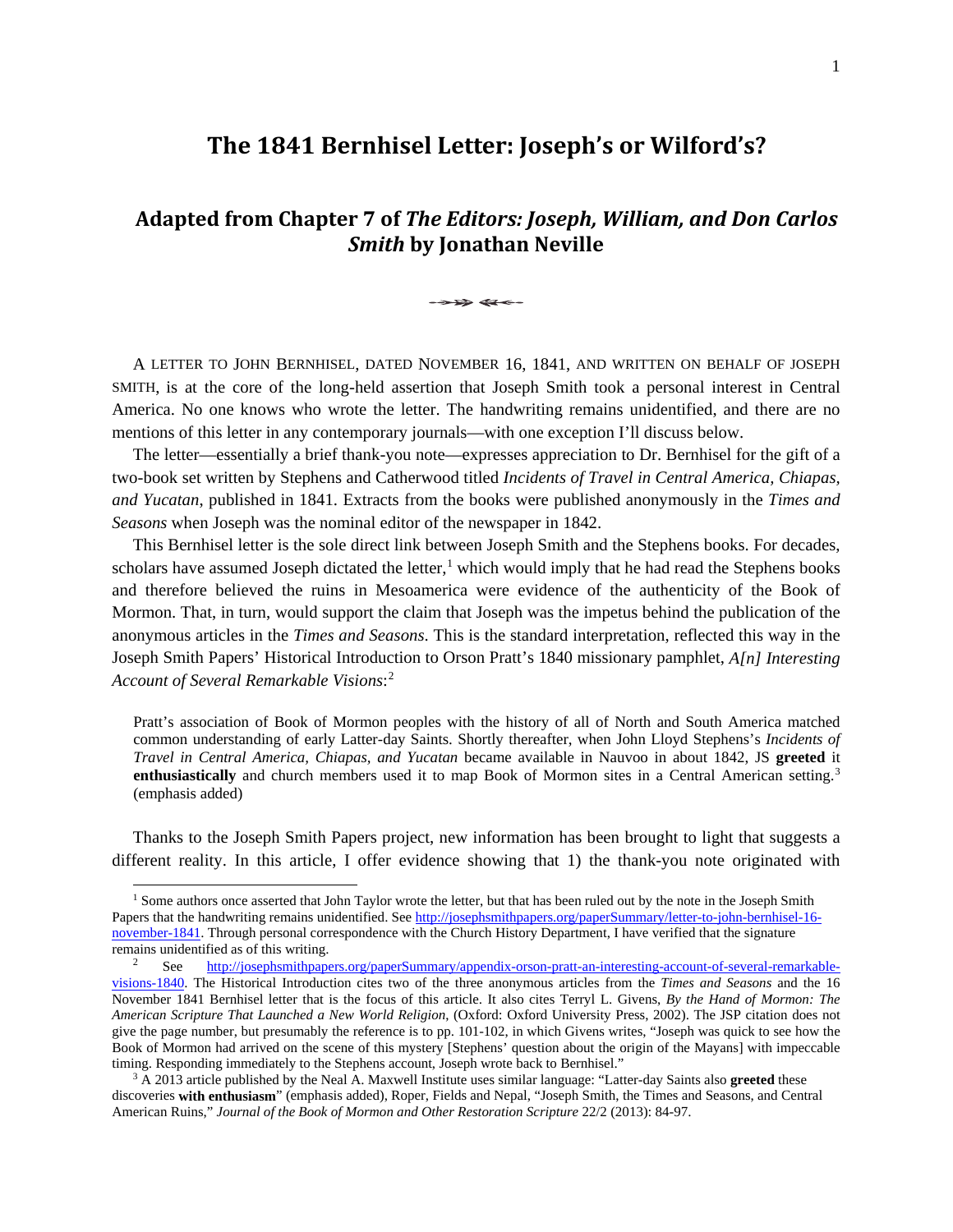Wilford Woodruff, 2) Joseph never read the Stephens books, and 3) Joseph had nothing to do with the anonymous articles in the *Times and Seasons*.

 $\rightarrow \rightarrow \rightarrow \rightarrow \rightarrow \rightarrow \rightarrow \rightarrow$ 

To understand the 16 November letter in context, it is important to review the relationship between John Bernhisel and Joseph Smith. Dr. Bernhisel (1799-1881) was a physician in New York City who was baptized into the LDS church by November 18[4](#page-2-0)0 when he was ordained an elder.<sup>4</sup> He moved to Nauvoo by 1843 and then on to Utah, where he became a prominent political figure, serving as Utah's non-voting delegate to Congress for many years in Washington D.C. He is also known for his important copy of the inspired version manuscript of Joseph's translation of the Bible. [5](#page-2-1)

While living in New York, Bernhisel desired to purchase real estate in Nauvoo and had been corresponding with Joseph Smith on that subject since at least March 6, 1841. Seven letters between the two men have been found and are included in the Joseph Smith Papers. The exchange gives us insight into the practical realities of Joseph's life during this period in Nauvoo; although Bernhisel asked Joseph to purchase property for him and sent him the money in July 1841, Joseph didn't actually purchase the property until January 1842.

The following summary of the letters shows how the relationship between the two men developed. The full text of the letters is included as an appendix to this article.

- 13 April 1841 letter to John Bernhisel (handwriting of Robert B. Thompson, two pages)<sup>[6](#page-2-2)</sup> This letter refers to "Yours of the  $6<sup>th</sup>$  ultimo" meaning March  $6<sup>th</sup>$ . Bernhisel had inquired about purchasing land in Nauvoo. Joseph told him there were "plenty of opportunities" in Nauvoo and that if Bernhisel would send money, he would make a "suitable purchase" for him.
- 12 July 1841 letter from John Bernhisel (handwriting of John Bernhisel, 3 pages)<sup>[7](#page-2-3)</sup> Bernhisel encloses a certificate of deposit for \$425 and asks Joseph to purchase "as large a tract of good land, with a sufficient quantity of timber, in a healthful location, and within a convenient distance, say one two or three miles of Nauvoo" for \$500, with the balance of \$75 to be paid by July 1 1842.
- 3 August 1[8](#page-2-4)41 letter to John Bernhisel (handwriting of Robert B. Thompson, 1 page)<sup>8</sup> Joseph acknowledges the receipt of the \$500 deposit but explains that "If a purchase could have been made early in the spring it could have been done to much better advantage than at present."
- 18 August 1841 letter from John Bernhisel (handwriting of John Bernhisel, 2 pages)<sup>[9](#page-2-5)</sup> Not having heard from Joseph (because Joseph's 3 August letter had not yet arrived in New York), and having heard that land prices were rising, Bernhisel asks Joseph to purchase a parcel within ten

<span id="page-2-0"></span> <sup>4</sup> John Milton Bernhisel Biography, Joseph Smith Papers, available online here[: http://josephsmithpapers.org/person/john](http://josephsmithpapers.org/person/john-milton-bernhisel?p=1)[milton-bernhisel?p=1](http://josephsmithpapers.org/person/john-milton-bernhisel?p=1)

<span id="page-2-4"></span><span id="page-2-3"></span><span id="page-2-2"></span><span id="page-2-1"></span><sup>5</sup> Robert J. Matthews, "The Bernhisel Manuscript Copy of Joseph Smith's Inspired Version of the Bible," BYU Studies 11:3 (1971), online at [https://byustudies.byu.edu/content/bernhisel-manuscript-copy-joseph-smiths-inspired-version-bible.](https://byustudies.byu.edu/content/bernhisel-manuscript-copy-joseph-smiths-inspired-version-bible)

<sup>6</sup> <http://josephsmithpapers.org/paperSummary/letter-to-john-bernhisel-13-april-1841>

<sup>7</sup> <http://josephsmithpapers.org/paperSummary/letter-from-john-bernhisel-12-july-1841>

<sup>8</sup> <http://josephsmithpapers.org/paperSummary/letter-to-john-bernhisel-3-august-1841>

<span id="page-2-5"></span><sup>9</sup> <http://josephsmithpapers.org/paperSummary/letter-from-john-bernhisel-18-august-1841>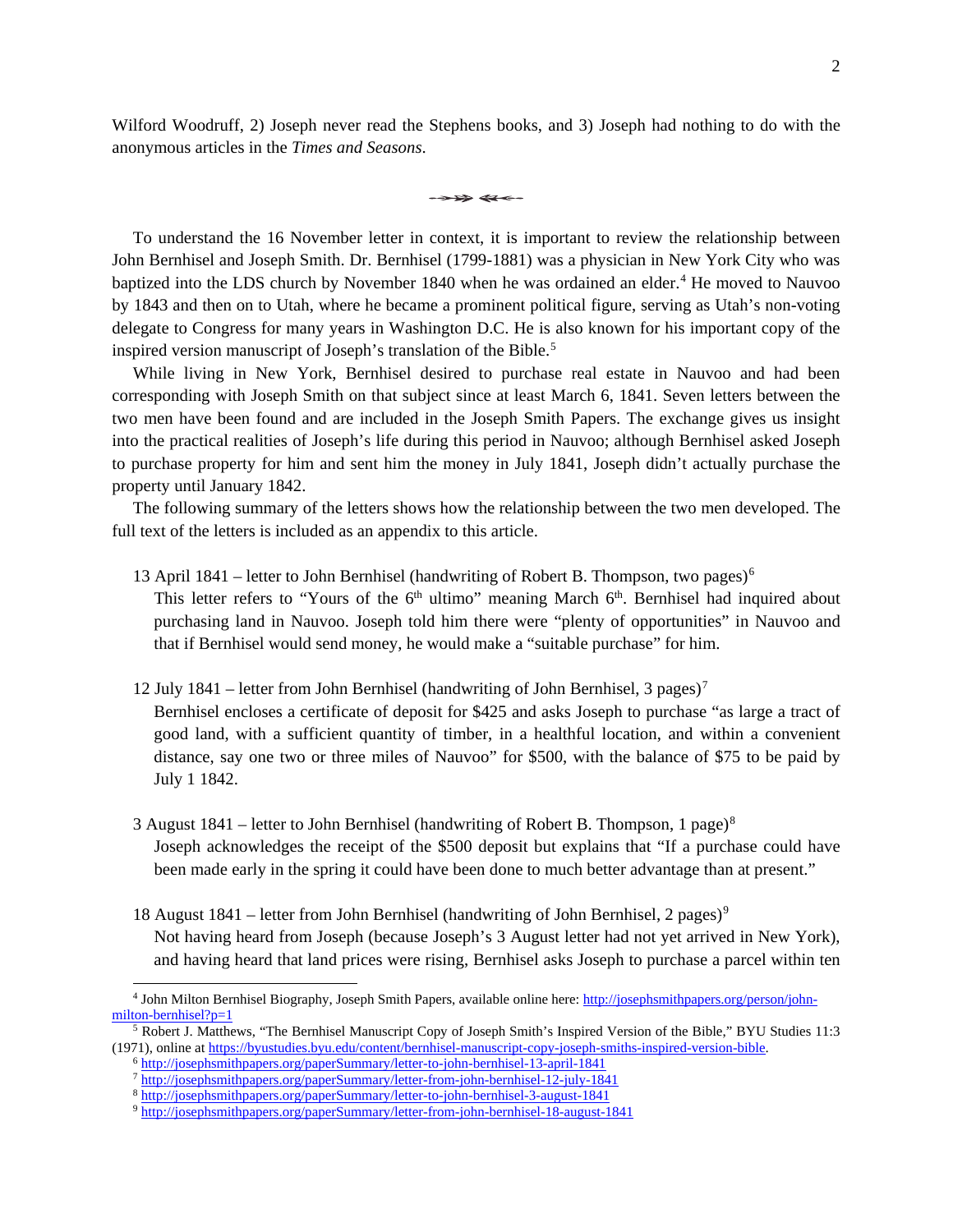miles of the city, but defers to Joseph's judgment because "a small piece of ground near the city may be better than a larger one at a greater distance."

- 8 September 1841 letter from John Bernhisel (handwriting of John Bernhisel, 1 page)<sup>[10](#page-3-0)</sup> Bernhisel gives this letter to Wilford Woodruff, along with the Stephens books, to deliver to Joseph Smith. Bernhisel acknowledges receipt of the 3 August letter and reminds Joseph he promised to purchase property on his behalf.
- 16 November 1841 letter to John Bernhisel (unidentified handwriting, 1 page)<sup>[11](#page-3-1)</sup> This is the letter thanking Bernhisel for the Stephens books that is the focus of this article. Joseph still has not purchased land and instead hopes Bernhisel will visit Nauvoo to select property for himself.
- 4 January 1842 letter to John Bernhisel (handwriting of Willard Richards, who copied the original letter into JS Letterbook  $2)^{12}$  $2)^{12}$  $2)^{12}$ This letter acknowledges a letter from Bernhisel dated 11 December which is not extant.

Presumably that letter urged Joseph to buy the land because Bernhisel could not come to Nauvoo for a while longer. Joseph informs Bernhisel that he purchased "this day" 60 acres of land "about 2 miles east by south of the Temple" that "was the best chance which presented itself to me at present." At the end, Richards wrote that he "omitted all but the business Part."

Bernhisel moved to Nauvoo in 1843 and lived in Joseph Smith's Mansion House. He became a trusted companion of Joseph's, attending meetings and acting as physician. He wrote the letter to Governor Ford of Illinois, dated June 14, 1844, that vouches for Joseph Smith's character: "He is a man of calm judgment, enlarged views, and is eminently distinguished by his love of justice… his heart is felt to be keenly alive to the kindest and softest emotions of which human nature is susceptible."[13](#page-3-3) He signed the affidavit of 20 June 1844 that described threats against the Latter-day Saints in Nauvoo and delivered it to Governor Ford with John Taylor.[14](#page-3-4) After the martyrdom, Bernhisel prepared the bodies of Joseph and Hyrum for burial. Almost five months later, he delivered David Hyrum Smith, the last child of Joseph and Emma Smith.[15](#page-3-5)

There is no question that Bernhisel had a close relationship with Joseph Smith, yet apart from the 16 November note, I have found no reference in Bernhisel's papers to the Stephens books.

Wilford Woodruff and other members of the Twelve returned from their mission to England in 1841, arriving in New York City on May 20th. Woodruff spent a few days visiting and touring the city with Dr. Bernhisel, who was then the Bishop of the Church in New York. Woodruff left to visit Boston and other

 <sup>10</sup> <http://josephsmithpapers.org/paperSummary/letter-from-john-bernhisel-8-september-1841>

<sup>11</sup> <http://josephsmithpapers.org/paperSummary/letter-to-john-bernhisel-16-november-1841>

<sup>12</sup> <http://josephsmithpapers.org/paperSummary/letter-to-john-bernhisel-4-january-1842>

<span id="page-3-4"></span><span id="page-3-3"></span><span id="page-3-2"></span><span id="page-3-1"></span><span id="page-3-0"></span><sup>13</sup> Letter, John Bernhisel to Thomas Ford, quoted in *History of the Church of Jesus Christ of Latter-day Saints*, B.H. Roberts, ed., (Deseret Book 1957), 6:467-8, online a[t https://byustudies.byu.edu/content/volume-6-chapter-22.](https://byustudies.byu.edu/content/volume-6-chapter-22)

<sup>&</sup>lt;sup>14</sup> See Affidavit[, http://josephsmithpapers.org/paperSummary/affidavit-from-john-p-greene-and-john-bernhisel-20-june-1844.](http://josephsmithpapers.org/paperSummary/affidavit-from-john-p-greene-and-john-bernhisel-20-june-1844) <sup>15</sup> Lynn M. and Hope A. Hilton, "Bernhisel, John Milton," Utah History Encyclopedia, online at

<span id="page-3-5"></span>[http://www.uen.org/utah\\_history\\_encyclopedia/b/BERNHISEL\\_JOHN.html.](http://www.uen.org/utah_history_encyclopedia/b/BERNHISEL_JOHN.html)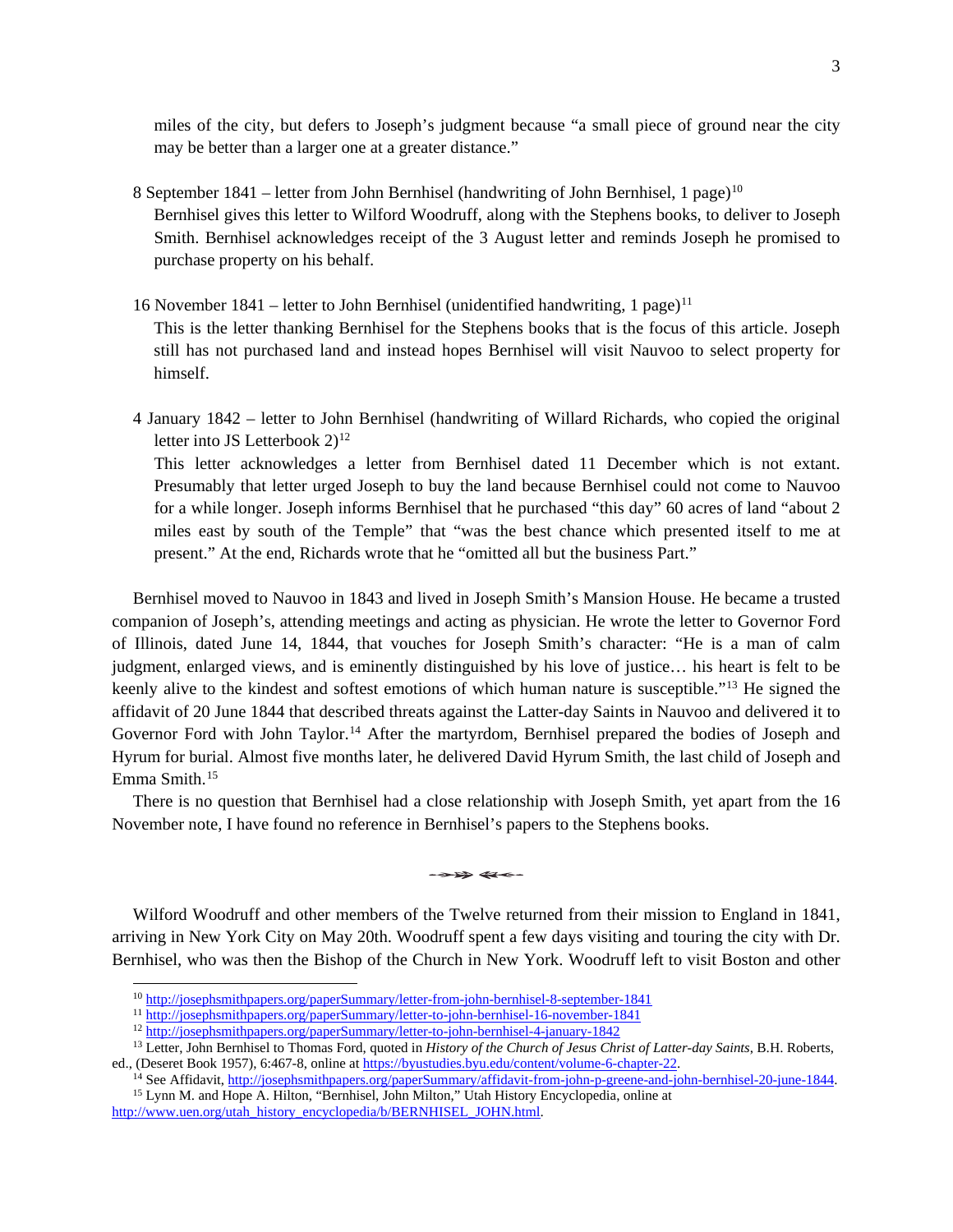places and spent 41 days with his father and other relatives in the East before returning to New York City in August. (The other members of the Twelve had gone ahead to Nauvoo.) Woodruff met with Bernhisel on August 24<sup>th</sup>. He left New York on September 1<sup>st</sup> to preach on Long Island and returned to the city on the 6<sup>th</sup>. On September 9<sup>th</sup>, he met with Bernhisel again. He recorded, "I recieved \$40 dollars of Dr John M Bernhisel for President Joseph Smith also Stephens travels in central America in 2 volums also one letter."

The full text of the letter Bernhisel gave Woodruff explains the gift and the money:

Dear Brother

New York September 8th. 1841.

You will herewith receive a copy of Stephen's Incidents of Travel in Central America, Chiapas, and Yucatan, which I hope you will do me the favor to accept, as a small testimony of my gratitude to you for the valuable services you are rendering me, and as a token of my regard for you as a Prophet of the Lord.

With sentiments of the highest consideration, I am yours in the bonds of the New and Everlasting Covenant.

J. M. Bernhisel

P.S. I have had the pleasure to receive your favor of the 5th ultimo, acknowledging the receipt of the certificate of deposite for four hundred and twenty five dollars, and kindly saying that you would expend it to the best advantage. In addition to the above Elder Wilford Woodruff will hand you forty dollars, and the balance I will endeavor to remit you soon after you inform me that you have made the purchase, but certainly before the first of May next. On the genuineness of the bills you may place the most implicit reliance, for one of them I obtained at the bank from which it was issued, and the other at the Greenwich bank. I sincerely condole with you on the death of your brother Don Carlos Smith.

A few hours after meeting with Bernhisel, Woodruff, his wife Phebe and four others boarded a boat at 6 p.m. and "departed for Albany on our road for Nauvoo."

Neither Bernhisel nor Woodruff explain what accounted for Bernhisel's interest in the books or why they were considered a suitable gift for Joseph Smith. Presumably Bernhisel had read or heard about the books, inasmuch as they were bestsellers at the time. The June 15, 1841, *Times and Seasons* contains an editorial introduction to the Stephens books, along with an extract from the *New York Weekly Herald* about lectures given by Stephens and his illustrator Catherwood. Based on this editorial alone, Bernhisel could naturally conclude that Joseph Smith would be interested in the Stephens books.<sup>[16](#page-4-0)</sup> His reference to "valuable services" suggests he intended the gift as a way to prompt Joseph to finally purchase the property as he had requested in the July 12 letter.

<span id="page-4-0"></span> <sup>16</sup> The source of the extract from the *Weekly Herald* is unknown. To a considerable extent, the *Times and Seasons* relied on submissions. I suspect the extract was sent from Philadelphia because of a short, out-of-context note that immediately follows the extract. This reads, "On Friday last eleven wagons passed through this place with families for the City of Nauvoo, Illinois, the Mormon city. More, we learned from one of them are to follow soon. They are all from Chester co. Pa.-Journal." Chester co. is adjacent to Philadelphia. This raises two possibilities; either the editors extracted the material from two separate papers, or the *Pa.-Journal* included both the extract from the *Weekly Herald* and the brief mention of the Mormon wagons. Original editions of either paper that contain these articles would likely answer the question, but I have not been able to locate any. However, the June 15 issue of the *Times and Seasons* contains other items from Pennsylvania: a letter from William Smith, writing from Pennsylvania, and a notice from John Bills, Tailor, who "has just received the latest fashions direct from Philadelphia (through the politeness of President Hyrum Smith)." Because William Smith was a traveling agent of the *Times and Seasons* at the time, he could have sent the articles from the *Pa.-Journal*. The next issue of the *Times and Seasons*, July 1<sup>st</sup>, recognizes the receipt of the *Gospel Reflector* from Philadelphia and reprints an article from that publication.

There are no news items from New York in the *Times and Seasons*, a point Bernhisel raised in his 12 July 1841 letter. He had been sending the *New York Evangelist* to the editors and asked Joseph to inquire whether the editors found it of any service so he could cancel it if they weren't going to use it. His mention of this and no other paper implies that he was not sending other papers.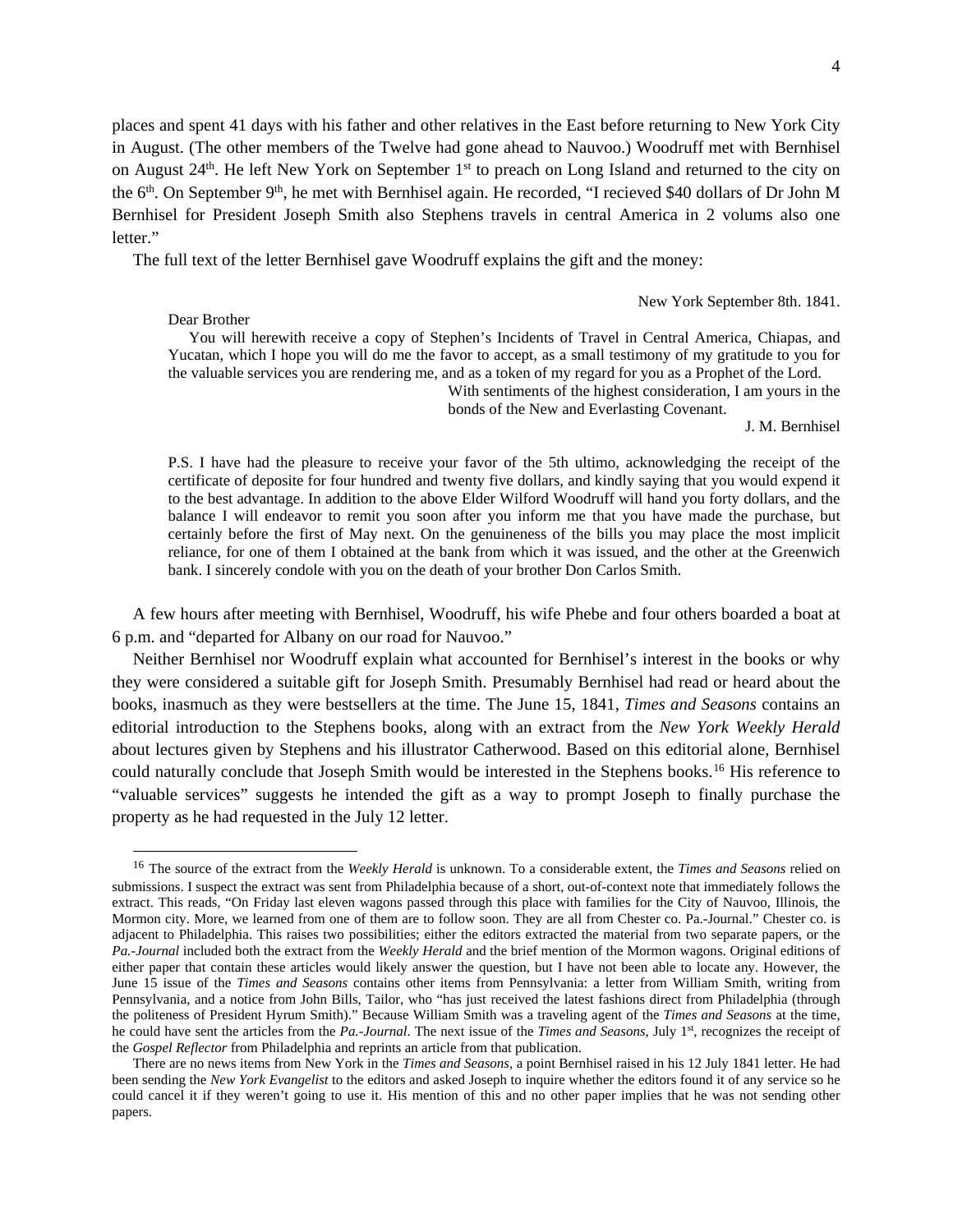Bernhisel does not indicate when he purchased the books, but Woodruff does not mention them in connection with his visit on August 24<sup>th</sup>. This suggests Bernhisel purchased the books after August 24<sup>th</sup>. Perhaps another factor was the late August visit of Benjamin Winchester to New York on his way from Philadelphia to Salem, Massachusetts, where he had been assigned to serve as a missionary with Erastus Snow. Winchester, a well-known Mormon who had visited New York previously, would probably call upon Dr. Bernhisel, the presiding authority in New York. A few months previously, Winchester had published an article in the March 15, 1841, *Gospel Reflector* that linked the Book of Mormon to popular books about ancient American archaeology. This was before the Stephens book was published in June or July 1841, but given his *Gospel Reflector* article, it seems likely Winchester would be interested in these popular books and would have discussed them with Bernhisel during his visit to New York.

At any rate, on September 9, 1841, Bernhisel gave a copy of the Stephens' books, *Incidents of Travel*, to Woodruff to deliver to Joseph. Woodruff read them during the journey to Nauvoo and was highly impressed with what he learned. He made two journal entries (emphasis mine, spelling and punctuation original): $17$ 

- Sept. 13, 1841 "I spent the day in reading the 1<sup>st</sup> vol. of INCIDENTS OF TRAVELS IN Central America Chiapas and Yucatan BY JOHN L **STEPHEN'S**... I felt **truly interested** in this work for **it brought to light a flood of testimony in proof of the book of Mormon** in the discovery & survey of the city Copan in Central America A correct drawing of the monuments pyramids, portraits, & Hieroglyphics as executed by Mr. Catherwood is now presented before the publick  $\&$  is truly a wonder to the world. Their whole travels **were truly interesting**."
- Sept. 16, 1841 "I perused the 2d Vol of **Stephens travels** In Central America Chiapas of Yucatan & the ruins of Palenque & Copan. It is truly **one of the most interesting histories I have ever read**."

Woodruff arrived in Nauvoo on October 6, 1841, after more than two years' absence. He stayed with Brigham Young that night. The next night he stayed at Heber C. Kimball's house and remained there until October 11<sup>th</sup> when he moved to a house he bought. He spent the rest of the month mowing hay and gathering his family's effects that had been stored in Iowa.

The first time he mentioned seeing Joseph Smith was on October  $31<sup>st</sup>$ , at the council in which Joseph "severely reproved Benjamin Winchester." (Winchester had traveled to Nauvoo seeking work in the printing business.) While it's possible Woodruff saw Joseph before this, there are no records of such a meeting. Therefore October 31st may have been his first opportunity to transfer the Stephens books.

From November 1-4, Woodruff records that he was sick, but getting better. On November  $5<sup>th</sup>$  he records only one activity for the day: "I wrote a letter to Dr Bernhisel & also one to Father & Mother Carter." Neither of those letters has been found. Instead, we have the letter from Joseph to Bernhisel, dated Nauvoo November 16, [18](#page-5-1)41, written in unidentified handwriting and mailed on the 23d.<sup>18</sup>

The one-page letter consists of 185 words on one side of a single piece of paper.

<span id="page-5-0"></span><sup>&</sup>lt;sup>17</sup> All references to Woodruff's journal are to the typeset version published by Signature books, Scott Kenney, editor. <http://signaturebooks.com/wilford-woodruffs-journal-1833-1898-typescript/> . Portions of the journal are available online here: [http://www.ristow.us/foswiki/pub/Genealogy/WilfordWoodruffsJournalKrautsPioneerPress/Woodruff\\_Wilfords\\_Journal\\_-](http://www.ristow.us/foswiki/pub/Genealogy/WilfordWoodruffsJournalKrautsPioneerPress/Woodruff_Wilfords_Journal_-_Krauts_Pioneer_Press.pdf) Krauts Pioneer Press.pdf.

<span id="page-5-1"></span><sup>&</sup>lt;sup>18</sup> Although the envelope has no postmark, it bears the notation, "Nauvoo Nov 23d" suggesting this is the day it was mailed or sent by courier. The numeral looks more like 25, but the "d" suggests 23. The letter is available in the Joseph Smith Papers here[: http://josephsmithpapers.org/paperSummary/letter-to-john-bernhisel-16-november-1841?p=1&highlight=bernhisel](http://josephsmithpapers.org/paperSummary/letter-to-john-bernhisel-16-november-1841?p=1&highlight=bernhisel)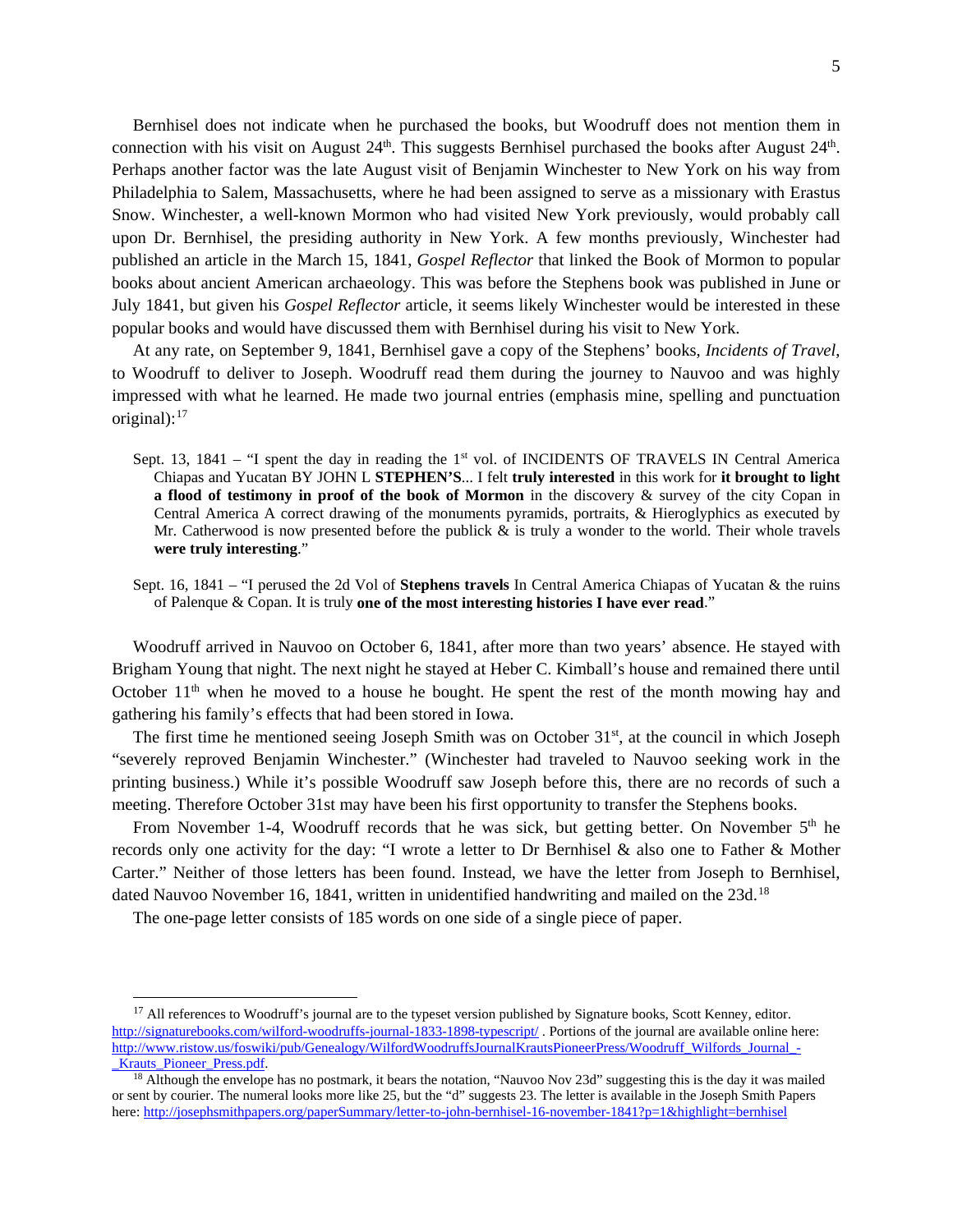Nauvos Movember 16, 184 Dear Vir 1 Tuesda jour hind present by the have I les having & feel ingrely under many degations for This mark of your estern & purs ship which to me is the more enteresting as it unfolds socialities many things that are of quet importance to This you nation & courshonds with roupports the teatiming of The Book Mormon; et haw read the volumns with the gustest interest spleasure fromt sy that of all histories that have been written purlaining The a together of this country it is the most correct luminous sconfrictionsine. On ugaret to the land wind to by you would semply state that I have lands hother out of the bit some of which or hold decos for and There bonds for decos when you come which I hope convenient you can make will be as soon and setestion from among those as shall with your vers spellings. In gratiful mus hance of your thendress Iremain your of Brother in the wonds of Evelastry Cover Do 89 Beachese 8

Transcript:

Dear Sir

I received your kind present by the hand of Er. [sic] Woodruff & feel myself under many obligations for this mark of your esteem & friendship which to me is **the more interesting** as it **unfolds** & developes [sic] many things that are of great importance to this generation & corresponds with & supports the testimony of The Book of Mormon; I have read the **volumnes** [sic] with the greatest interest & pleasure & must say that **of all histories that have been written** pertaining to the antiquities of this country it is the most correct luminous &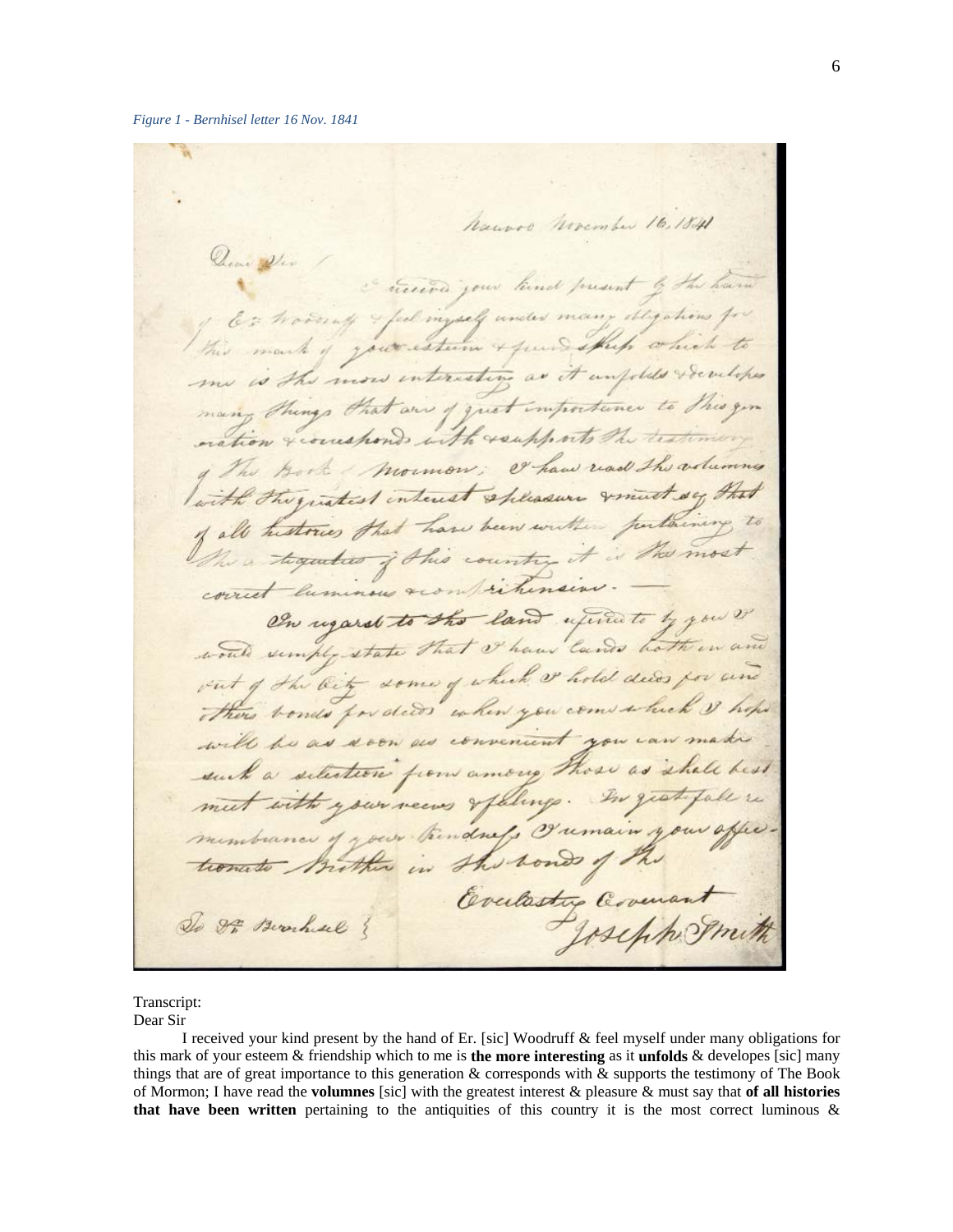comprehensive.—

In regard to the land referred to by you I would simply state that I have land both in and out of the City some of which I hold deeds for and others bonds for deeds when you come which I hope will be as soon as convenient you can make such a selection from among those as shall best meet with your veiws [sic] & feelings. In gratefull [sic] remembrance of your kindness I remain your affectionate Brother in the bonds of the

Everlasting Covenant Joseph Smith

The letter stands on its own; there are no entries in any known journals or any other document that corroborate any connection between Joseph and the note or its origins. Because the handwriting has not been identified (but Joseph's known scribes and associates have been excluded as possible authors), the origin of the note remains a mystery.

Certainly it is possible that Joseph dictated the note to an unknown person. Alternatively, he may have directed someone to write a thank-you note, giving anything from specific to no instructions. If this case, Joseph may or may not have reviewed it before it was mailed.

The note claims Joseph "read the volumnes [sic] with the greatest interest  $\&$  pleasure." Because there are no sources that describe Joseph doing so, and because he never personally mentioned the books or their content, we must consider extrinsic evidence and probabilities.[19](#page-7-0)

First, it is somewhat surprising that Woodruff does not record that he gave the books to Joseph. Because of Woodruff's personal interest in them and his deep respect for the Prophet, one would expect Woodruff to note the Prophet's reaction to the Stephens books, but his journal is silent on the matter. Neither he nor anyone else mentioned that Joseph read them or discussed them with anyone—let alone that Joseph *greeted* them *enthusiastically* as suggested by the note in the Joseph Smith Papers.

In fact, Woodruff's own enthusiasm about the books contrasts with his silence about Joseph's reaction—assuming Joseph *had* a reaction.

It would have been an extraordinary accomplishment for Joseph to read the Stephens books at all. Vol. I is 424 pages, plus illustrations, and Vol. II is 486 pages, plus illustrations and index. On top of that, the letter compares these books to "all histories that have been written pertaining to the antiquities of this country," a comparison that, if honest, would have required considerable additional reading beyond the Stephens books themselves.

Joseph's life in 1841 was not conducive to leisurely study. The historical record shows him reading exactly one book, beginning in December 1841. Joseph began re-reading the Book of Mormon, a project that took him several months. The Book of Mormon is shorter than Stephens' Vol. 1.

The exchange of letters between Joseph and Bernhisel offer insight into the time pressures Joseph faced during this period. He noted in the 13 April letter that "Yours of the 6th. ultimo is received, **which should have been answered before, had not I been so much engaged in the business of the** 

<span id="page-7-0"></span><sup>&</sup>lt;sup>19</sup> One author, citing no evidence other than the letter itself, concludes "Based upon current information it appears that Smith either dictated the letter to a scribe, or that he directed him to write to Bernhisel on his behalf using the words he deemed proper. In either case, it would be unlikely for Taylor or any other of his scribes to knowingly attribute to Smith views and opinions that were not his own or that were inconsistent with revelatory teachings of the Prophet. As with several other letters of this kind, it is reasonable to see the content of the letter to Bernhisel as an accurate representation of Joseph Smith's intent, if not his own words. Joseph Smith's comments are notable in that they constitute a very brief but informative book review expressing the Prophet's personal evaluation of what he had read." Matthew Roper, "John Bernhisel's Gift to a Prophet: Incidents of Travel in Central America and the Book of Mormon," *Interpreter: A Journal of Mormon Scripture* 16 (2015): 207-253. Of course, that argument simply assumes the conclusion that the letter originated with Joseph, a begging the question logical fallacy.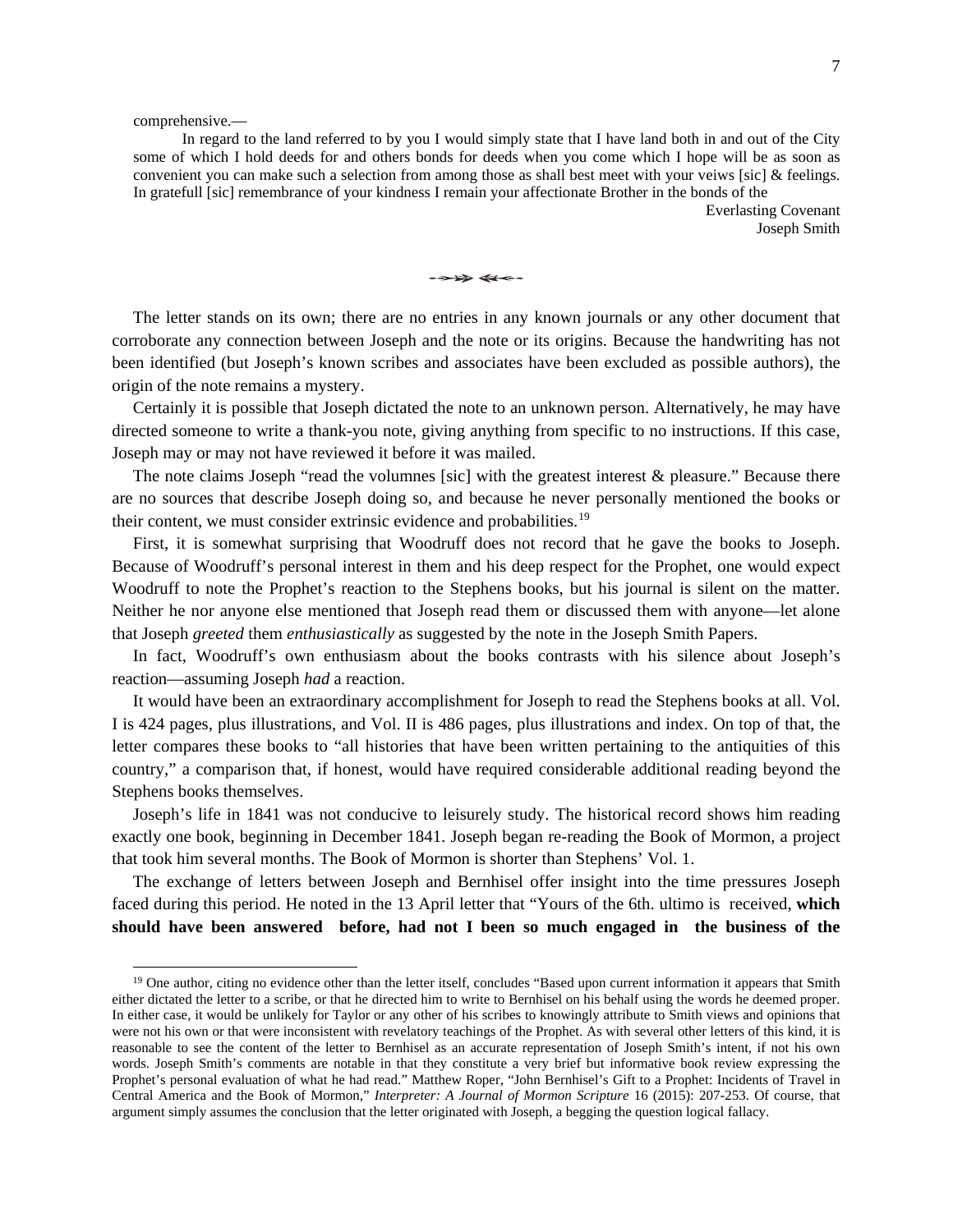**conference."** He added this postscript: "The Brethren in New York wrote to me sometime ago on the subject of Babtizm [baptism] for the dead please to inform them **I well attend to it as soon as I possibly can**. J. S."

An earlier letter, dated Dec. 15, 1840, in the handwriting of Robert B. Thompson but designated as a letter from Joseph Smith to the Council of the Twelve in England, is another example.

Having several communications laying before me from my brethren the Twelve, some of which ere this have merited a reply, but from the multiplicity of business which necessarily engages my attention, I have delayed communicating with you to the present time. [20](#page-8-0)

In that letter, Joseph explained that he necessarily delegated authority to people and trusted them to do the right thing. If he had such difficulty finding time to correspond even with the Twelve on important matters, it is plausible that he would delegate the writing of a thank-you note that he would never even see.

As previously discussed, on July 12, Bernhisel requested that Joseph purchase land and deposited \$425 toward the \$500 purchase price. Joseph replied on August 3, promising to buy a property "**the first opportunity I have**." Joseph didn't purchase the land until January 4, 1842. This delay of five months, particularly when Joseph had already warned Bernhisel that land prices were rising rapidly, is consistent with other external evidence of the many demands on Joseph's time and attention.

Consider the note itself. Would Joseph Smith take the time to read these two lengthy books when he didn't have time to write, or even sign, a simple thank-you note?

Apart from the thank-you note, the sole evidence that Joseph ever saw these books is a receipt from the Nauvoo Library in 1844,<sup>[21](#page-8-1)</sup> showing that Joseph donated a copy of the Stephens books along with many others. Here is the list of books he donated:

Review of Edwards on the Will Life of Tecumseh Whepleys Compend Scotts Poetical Works in 5 vols Gillmores Lectures Merrills Harmony Epicureo Krumanachers Works Catholic Piety Home Physician Apochryphal Testament Bruns' Travels Rebel & other Travels Browns' Appeal. gram Browns English Syntascope Studies in Poetry & Prose Old World & the New – Vol 1st

 $\frac{20 \text{ http://josephsmith papers.org/paperSummary/letter-to-the-counti-of-the-twelve-15-december-1840.}}{\text{http://mormophistoricsites.org/upperCount/nplodes/2013/04/The Complete Record of the Nauvo}$ 

<span id="page-8-1"></span><span id="page-8-0"></span><sup>21</sup> [http://mormonhistoricsites.org/wp-content/uploads/2013/04/The-Complete-Record-of-the-Nauvoo-Library-and-Literary-](http://mormonhistoricsites.org/wp-content/uploads/2013/04/The-Complete-Record-of-the-Nauvoo-Library-and-Literary-Institute.pdf)[Institute.pdf](http://mormonhistoricsites.org/wp-content/uploads/2013/04/The-Complete-Record-of-the-Nauvoo-Library-and-Literary-Institute.pdf)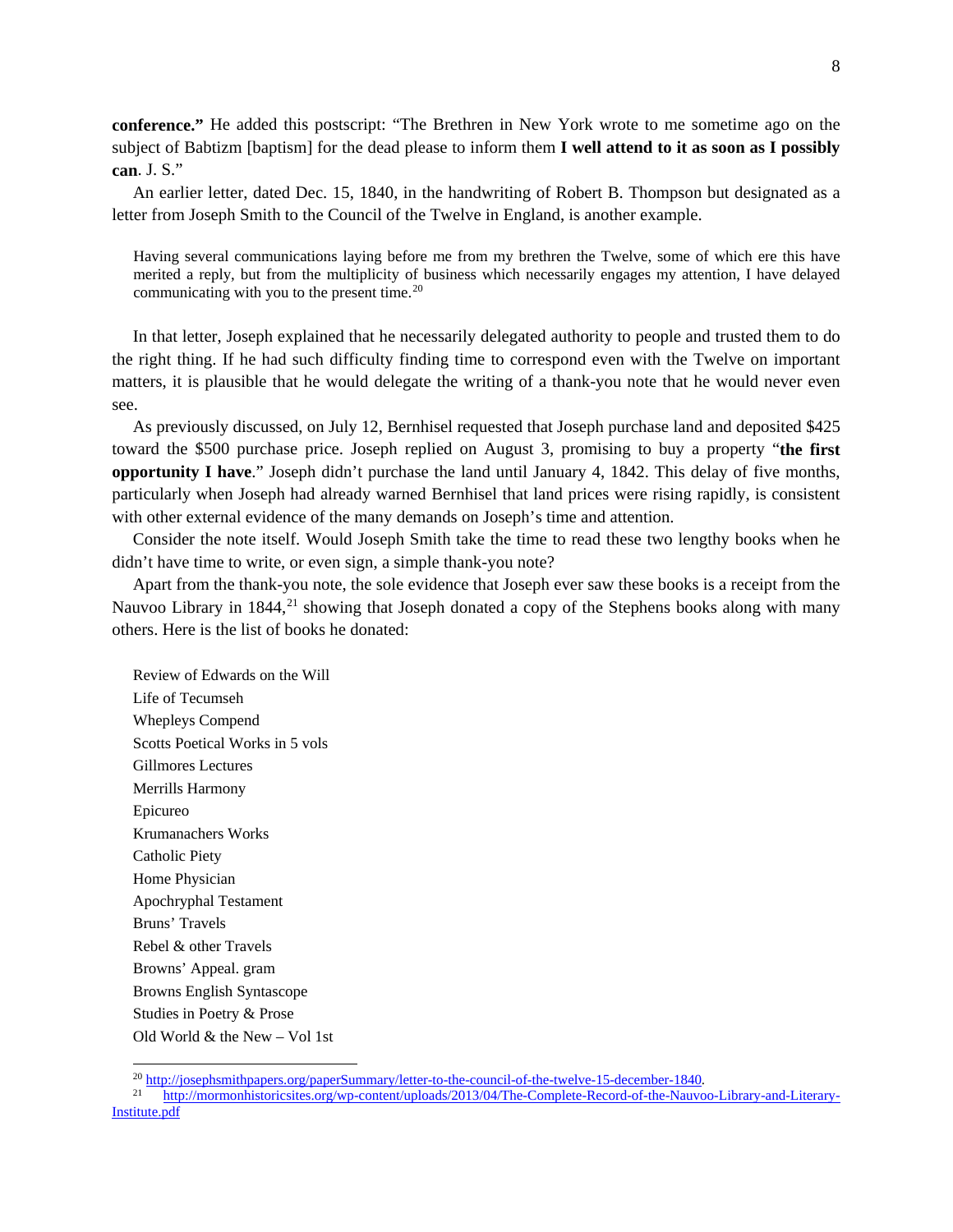Voyage & Travels of Ross Perry & others Bennetts Book Keeping 2 Copies **Incidents of Travel in Yucatan by Stephens**  Stephens Travels in Central America Mosheims Church History 1 Vol Times & Seasons 1 2 & 3 Vol also Vol 1 & 2 Dick's Philosophy Millenium & other Poems Beaumonts Experiments Dictionary of the Holy Bible Parkers Lectures on Universalism Sanders Discourse Metropolitan Goodrich's History of the United States Doddridges Sermons Catholic Manuel Whelpleys Compend Herveys Meditations Historia de Charles Rollin 2 Vol Book of Mormon

This would be a formidable reading list for anyone, but in the context of 1840s Nauvoo, where Joseph functioned in multiple demanding capacities and often commented on how pressed he was, claims that Joseph read any of these books would require specific and unambiguous evidence that does not exist. His journals show him reading only two books: The Book of Mormon and his own history.

The assertion that Joseph read the Stephens books is consistent with similar assertions by critics of Joseph Smith who have suggested he was so well-read that he drew from multiple sources to compose the Book of Mormon and develop his unique theology.<sup>[22](#page-9-0)</sup> In both cases, the assertions suffer from a lack of factual support.

Historical interpretation requires a weighing of evidence and probabilities in context; i.e., in light of all the known circumstances, personalities, and practical realities of life in the time and place under consideration. In this case, we have the bare fact of the 16 November letter. Juxtaposed with the totality of the circumstances of Joseph Smith's life in 1841 Nauvoo, the probability that Joseph read the Stephens books—not to mention all the other histories with which they compared—is de minimus.

The implausibility of Joseph Smith actually reading the Stephens books leads us to consider alternative explanations. Who else might have written the thank-you note?

The evidence points to Wilford Woodruff.

As previously mentioned, Woodruff read the books on his journey to Nauvoo from New York and

<span id="page-9-0"></span> <sup>22</sup> E.g., compare D. Michael Quinn, *Early Mormonism and the Magic World View* (Signature Books, 1987), and Grant Palmer, *An Insider's View of Mormon Origins* (Signature Books, 2002) with Roper, Fields, Nepal, cited previously.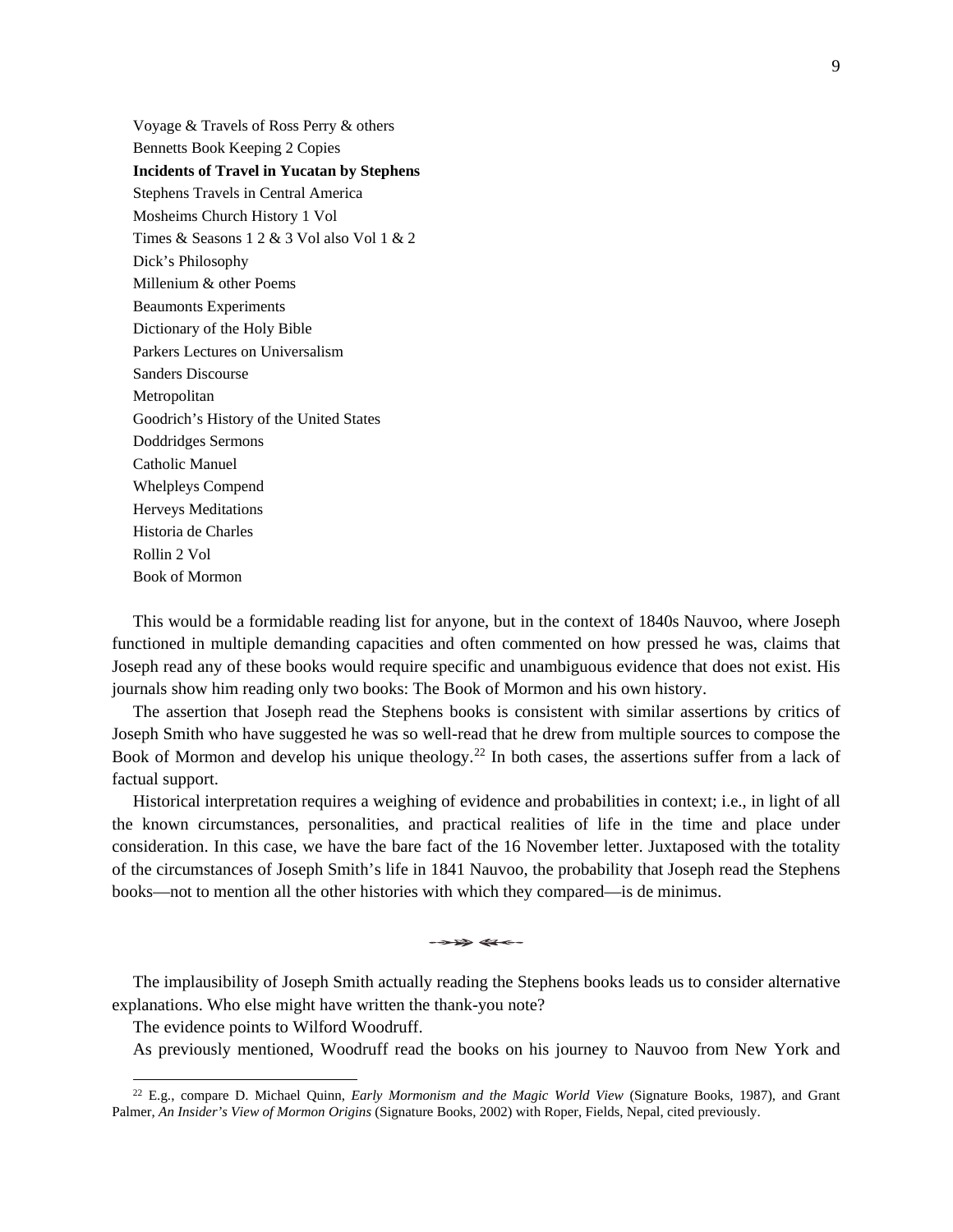wrote a letter to Bernhisel on November 5, 1841. Could this be the letter that was eventually dated November 16, 1841?

I think it is, for several reasons.

Although later letters from Woodruff to Bernhisel have been found,<sup>[23](#page-10-0)</sup> no letter dated November 5, 1841, is extant. [24](#page-10-1) There is no record of prior correspondence between the two men. It is possible that Woodruff wrote his own thank-you letter to Bernhisel, but what is the likelihood that he would thank Bernhisel personally for a gift made to Joseph Smith? Quite low, if only for the presumptiveness of such an act.

Nevertheless, Woodruff's enthusiasm for the books—an enthusiasm that would persist for years as we will see—would motivate him to thank Bernhisel somehow.

Recall that Woodruff wrote the letter after several days of illness that immediately followed his first mention of seeing Joseph Smith on October  $31<sup>st</sup>$ —his first opportunity to give the Stephens books to Joseph. (More likely, given the Winchester proceeding on that date, he merely showed them—or mentioned them—to Joseph on the 31<sup>st</sup>.)

Assuming Woodruff gave the books to Joseph, there are two possible outcomes. Either Joseph read the books and dictated the 16 November letter, or he didn't read them and asked someone to write a thankyou note on his behalf. We've seen that, apart from the letter itself, there is no evidence that Joseph ever read the books. On the other hand, we've seen that, at his earliest opportunity after meeting with Joseph, Woodruff wrote a letter to Bernhisel. A closer look at the letter suggests it was Woodruff's interpretation of what Joseph would want him to write.

 $\rightarrow \rightarrow \rightarrow \rightarrow \rightarrow \rightarrow \rightarrow$ 

The letter has two paragraphs. The first is the expression of appreciation for the Stephens books that reflects Woodruff's own reaction to the Stephens books as he read them. The second paragraph relates to the ongoing land transactions between Bernhisel and Joseph that were the topic of previous correspondence between the men. However, the note marks a distinct difference in the relationship.

In the previous correspondence, Joseph had agreed to purchase land on behalf of Bernhisel. In response, Bernhisel sent him the \$425, followed by the \$40 and the Stephens books. Now, instead of purchasing property for Bernhisel, Joseph is telling him to come to Nauvoo soon and select a property himself.

Here's how I envision the scene. Woodruff comes to the Winchester disciplinary council on October 31st, the Stephens books in hand. He shows them to Joseph, along with Bernhisel's letter. Joseph asks Woodruff to read the letter. The dialogue goes something like this:

Joseph: "Brother Bernhisel wants me to buy property for him, but I don't have time. He has to live on it; he should pick it himself. Would you tell him to come to Nauvoo and select the property he wants?"

Woodruff: "Should I mention the books?"

Joseph: "Did you read them? What did you think?"

Woodruff: "They're most interesting."

Joseph: "Then thank him for them on my behalf."

Joseph then proceeds with the Winchester council and doesn't think about the Stephens books again.

<span id="page-10-0"></span> <sup>23</sup> I discuss these later in this article.

<span id="page-10-1"></span><sup>&</sup>lt;sup>24</sup> The discovery of such a letter would clarify what happened among Woodruff, Joseph, and Bernhisel.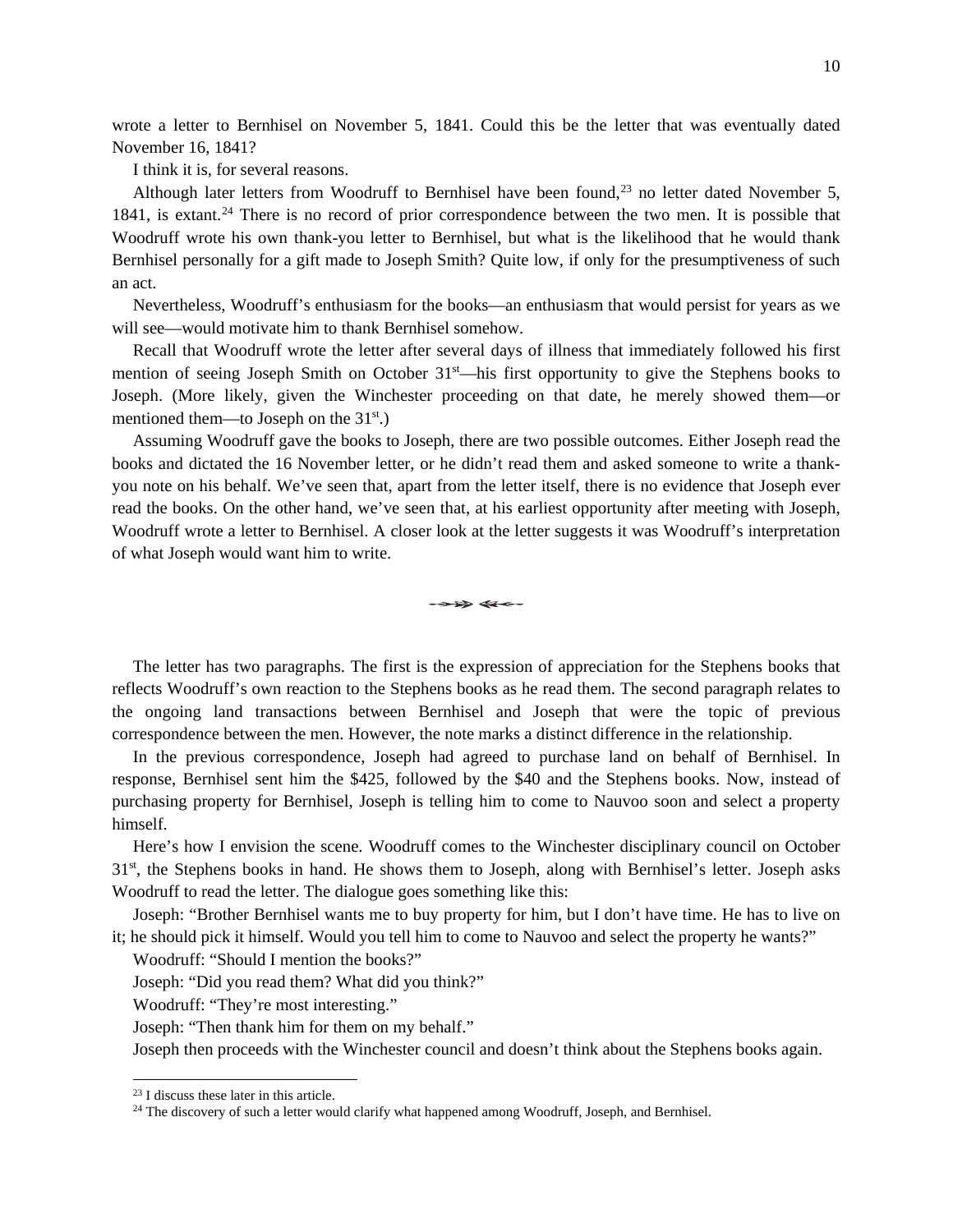The next day, Woodruff is sick. He doesn't feel good enough to even write a letter until November  $5<sup>th</sup>$ , when he writes to Bernhisel and the Carters.

I realize this is conjecture, but it is a hypothesis based on the evidence that makes sense under the totality of the circumstances, and it offers a complete explanation for the available evidence.

One obvious objection to Woodruff being the source of the 16 November letter: it is not in Woodruff's handwriting. He did not physically write that letter. The handwriting remains unidentified.

A second obvious objection is that Woodruff wrote to Bernhisel on November  $5<sup>th</sup>$ , but the letter attributed to Joseph was dated November  $16<sup>th</sup>$  and mailed on the  $23<sup>rd</sup>$ .

These two facts actually help explain what happened. I propose that Woodruff drafted the letter but had it written out by someone else before sending it.

Before addressing that point, a closer look at the letter itself is in order.

The wording of the thank-you note is not exceptional; terms such as *generation, antiquities, luminous* and *comprehensive* are common in the *Times and Seasons* and other contemporary sources, including Woodruff's journal. However, there are some anomalies in the 16 November note that offer some clues.

First, the thank-you note is addressed "Dear Sir." The three other letters from Joseph to Bernhisel, dated April 13, 1841, August 3, 1841, and January 4, 1842, are all addressed "Dear Brother," as are the letters from Bernhisel to Joseph dated July 12, 1841, August 18, 1841, and September 8, 1841.<sup>[25](#page-11-0)</sup>

Of the seven extant letters between Joseph and Bernhisel, only the 16 November letter is addressed "Dear Sir," as if the author was not aware of the pattern of correspondence. It seems unlikely that Joseph would have dictated "Dear Sir" when the pattern he and Bernhisel otherwise followed was "Dear Brother."

A series of Woodruff's letters from the 1840s all start with "Dear Sir" or "Sir." <sup>[26](#page-11-1)</sup> A letter dated May 8, 1849, starts "Elder Saml Dam Sir I have just…" A letter dated Nov. 27, 1849, starts "Hon A W. Babbit Dear Sir The deep…" I have looked at several examples of Woodruff's correspondence with Bernhisel and in every case, the letters start with "Dear Sir."

Here are two letters sent on consecutive days:

 <sup>25</sup> [http://josephsmithpapers.org/paperSummary/letter-from-john-bernhisel-8-september-](http://josephsmithpapers.org/paperSummary/letter-from-john-bernhisel-8-september-1841?p=1&highlight=bernhisel#!/paperSummary/letter-from-john-bernhisel-8-september-1841&p=1)

<span id="page-11-0"></span>[<sup>1841?</sup>p=1&highlight=bernhisel#!/paperSummary/letter-from-john-bernhisel-8-september-1841&p=1](http://josephsmithpapers.org/paperSummary/letter-from-john-bernhisel-8-september-1841?p=1&highlight=bernhisel#!/paperSummary/letter-from-john-bernhisel-8-september-1841&p=1)

<span id="page-11-1"></span><sup>&</sup>lt;sup>26</sup> The letters are found in MS 1352: Wilford Woodruff journals and papers 1828-1898, Wilford Woodruff letters, 1849, online a[t https://dcms.lds.org/delivery/DeliveryManagerServlet?dps\\_pid=IE6378228](https://dcms.lds.org/delivery/DeliveryManagerServlet?dps_pid=IE6378228)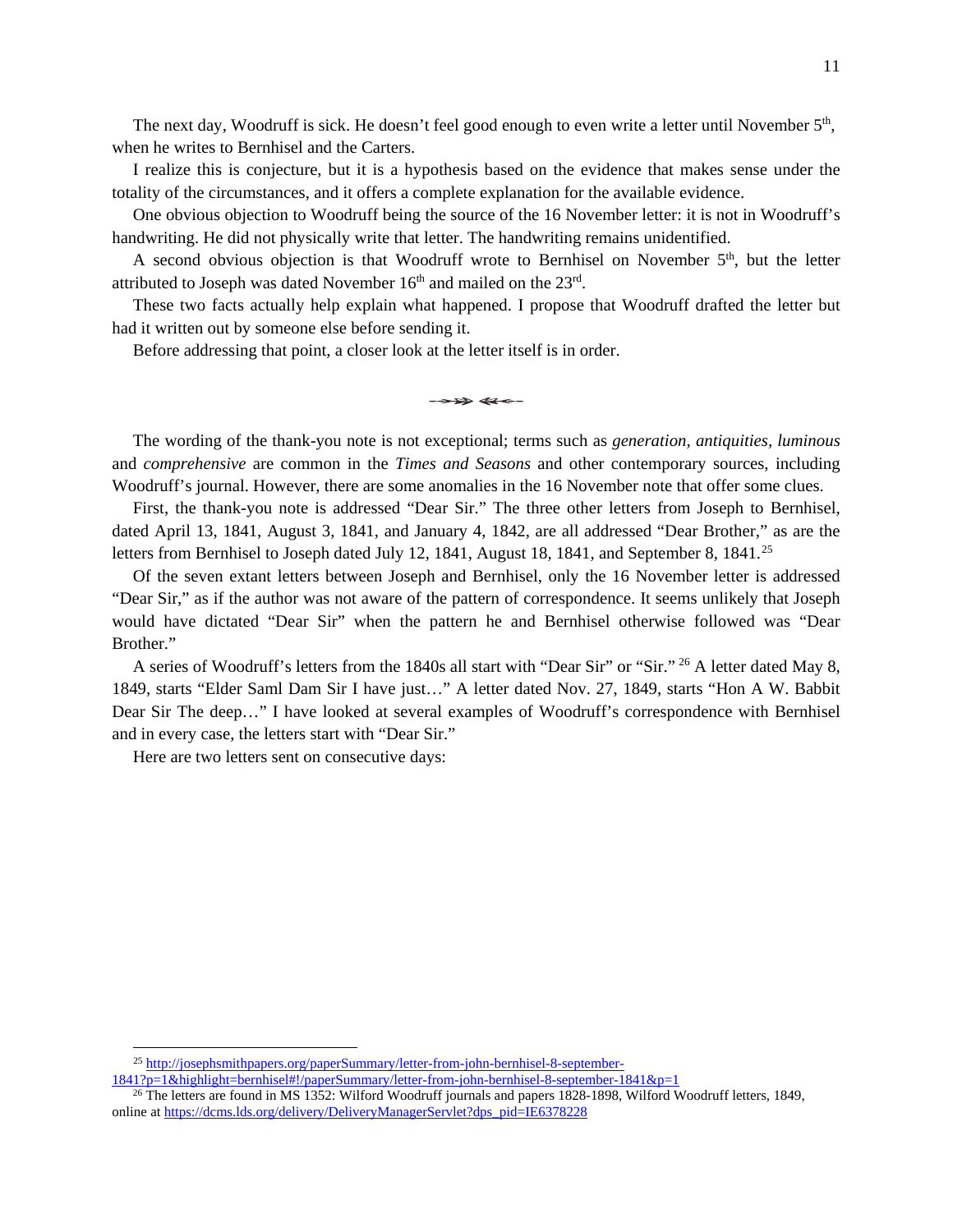*Figure 2-Woodruff letter to Bernhisel 4 Dec. 1849*

New Mik Dec 4549 Bratter Bankind Dear fins I love just and in this Colg sabland your follows, you will of lown follow to untustions you toe seem from Head

*Figure 3-Woodruff letter to Bernhisel 5 Dec. 1849*

Bourdentown Neg ges 5. = 49 Vearder I sent you a few lines last mort white I intended to have membrand was omitted which I can less quite essential and which I did not think to mention when &

A letter dated March 26, 1850, starts the same way.

*Figure 4-Woodruff letter to Bernhisel 26 Mar. 1850*

unhadgept the Rendisd Dea his Itt Est inthe and withy but a crowd of liments to menated me burn you upon to subject of which you spech even lefac & recen yours' I was minted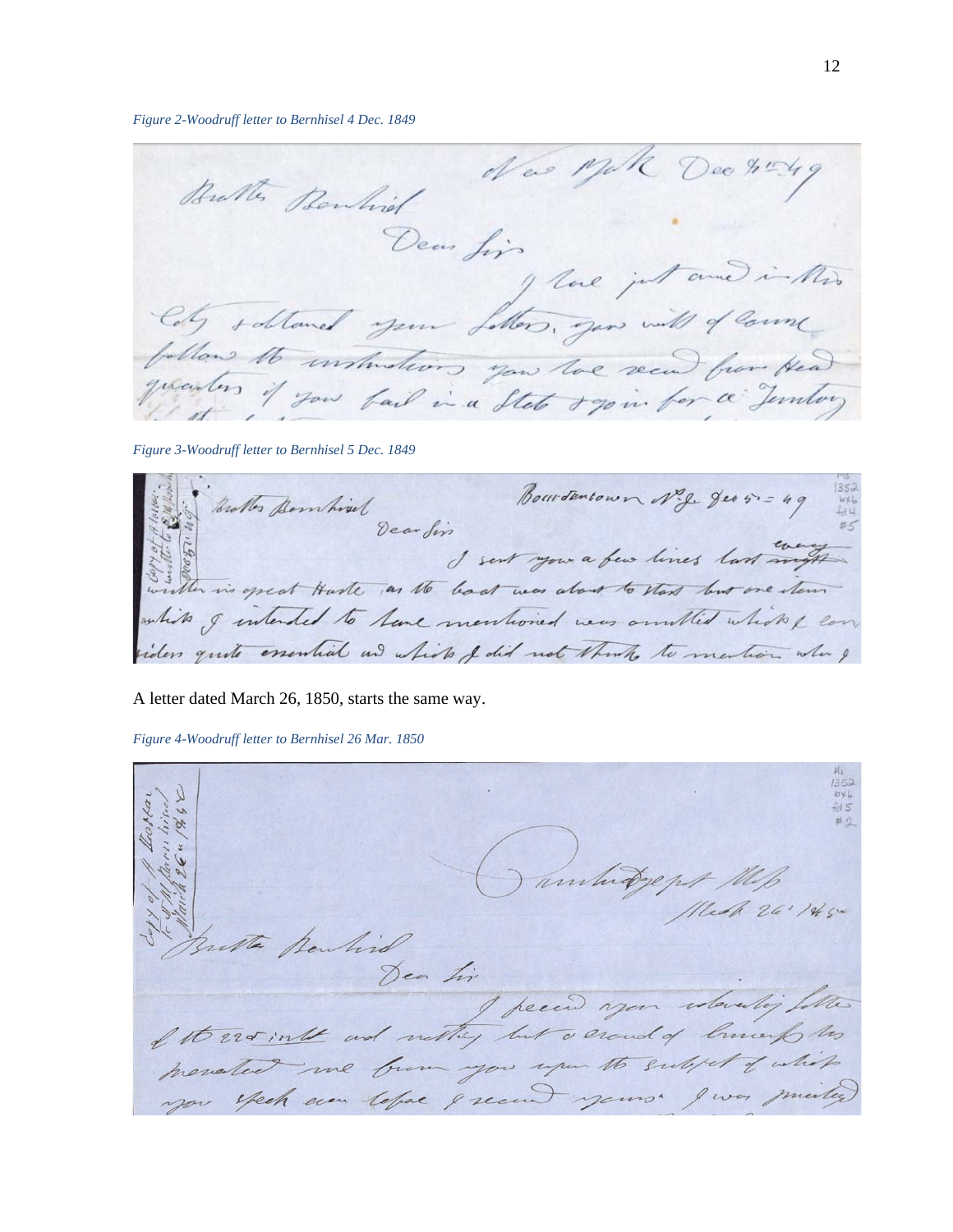A letter dated July 20 from the 1856 folder, shows "Dear Brother" replaced with "Dear Sir."[27](#page-13-0)

*Figure 5-Woodruff letter to Bernhisel 1856*

can trott one to lv weblen ba Und ww een an leres Co Vhis  $10$  $\sqrt{h}$ eilles hig

Because this July letter is in the folder of retained copies, presumably this is a draft of a letter, prepared by Woodruff for someone else to write out formally—without the editing changes—and then send. It is anyone's guess why the first draft read "Brother Bernhisel" and "Dear Brother," compared with the final version "Hon. J. M. Bernhisel" and "Dear Sir," but I suggest this change reflects Woodruff's sign of respect to Dr. Bernhisel.

Other letters in this folder show similar signs of editing. Of course, it's a normal practice to draft letters and make changes before finalizing them. This practice assures that the finalized letter does not contain mark-outs and insertions. Combined with Woodruff's pattern of using "Dear Sir" as the salutation generally and with Bernhisel specifically, the draft/revision practice explains why the 16 November 1841 letter to Bernhisel has not signs of edition. This evidence therefore corroborates the theory that Woodruff drafted that letter and had someone else write it cleanly before sending it.

 $\rightarrow \rightarrow \rightarrow \rightarrow \rightarrow \rightarrow \rightarrow$ 

A second anomaly is the spelling in the letter, which includes some unusual features. "Comprihensive"

<span id="page-13-0"></span> <sup>27</sup> Wilford Woodruff journals and papers: Wilford Woodruff Outgoing Correspondence (retained copies), 1831-1861, Wilford Woodruff letters, 1856. Church History Library, The Church of Jesus Christ of Latter-day Saints, Salt Lake City, Utah, MS 1352, box 6, folder 6, item 17[. https://dcms.lds.org/delivery/DeliveryManagerServlet?dps\\_pid=IE6361996](https://dcms.lds.org/delivery/DeliveryManagerServlet?dps_pid=IE6361996)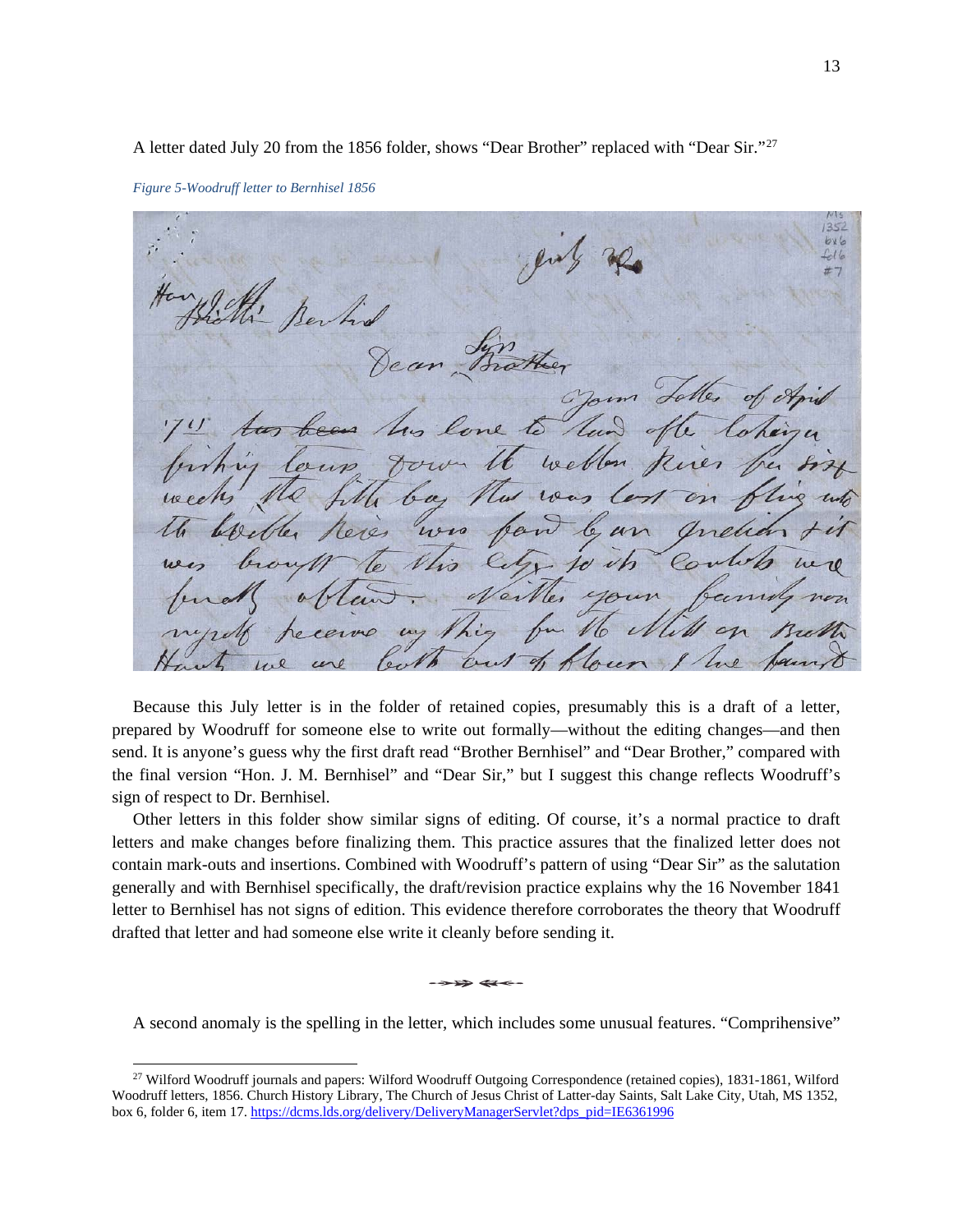is a unique misspelling. Close examination suggests the writer may have dotted an original "e" for some reason. I haven't found any other examples of this spelling. However, the spelling of "volumnes" may be significant. While it is true that spelling was not uniform in 1842, this spelling with the "n" is not a recognized variant in the 1828 Webster's dictionary. It appeared in Early Modern English but is not found in the Bible. It appears to be unique to Woodruff, with only a single exception noted below. Woodruff uses variant spellings in his journal from 1841 through 1884. Here are the variant spellings Woodruff used in 1841 (Vol. 2, 1841-1845):

- April  $3<sup>rd</sup>$  p. 80: Moved by Elder Young seconded by Elder Richards that Elder Parley P. P. Pratt Conduct the Publication of the Millennial Star as Editor and Sole proprietor of the same after the Close of this present **volumn**.
- April  $14<sup>th</sup> p$ . 88: I spent the day counting out the Millennial Stars. I obtained for my share 76 whole **volums**.
- April  $16<sup>th</sup> p$ . 90: Baptized more than 5,000 souls Printed 5,000 Books of mormon 3000 Hymn Books 2,500 **Volumes** of the Millennial Star & about 50,000 tracts, & gatherd to the land of Joseph 1,000 Souls
- June  $4<sup>th</sup> p$ . 105: 4th I wrote a letter to D.C. Smith. Sent for the second **volumn** of times & Seasons to be sent to Aphek Woodruff from Commencment to Ezra Carter from 13th No.
- September 7 p. 124: I recieved \$40 dollars of Dr John M Bernhisel for President Joseph Smith also Stephens travels in central America in 2 **volums** also one letter.

In 1845, Woodruff made these entries:

- July "28th Monday In company with Elder Hedlock I counted all of John Taylors Times & Seasons IV & Vth **volumns** & found the following to be the exact number now remaining:"
- September "23d I wrote three letters to friends. I recieved by Amos Fielding 7 letters from Nauvoo from Kimball Webster Ells & Br Young And the remainder of the Times & Seasons from Br John Taylor to finish out the whole of the Vth **volumn**."
- November 2<sup>nd</sup>, "This Publication has continued from that time untill the present month Just five years being now on the VI volumn… The Nauvoo Neighbor was published commencing on the 1st of May 1843 & has continued untill the present time. Is now in its third **volumn**."

Woodruff continued this spelling throughout his journal. Notice how often he refers to his interest in history, which is also reflected in the Bernhisel thank-you note.

- July 10, 1848 (Vol. 3) p. 357 "I bought the six **volumns** of the Times & seasons of Babbit for \$7."
- October 21, 1865 (Vol. 6) p. 254 "My Journal is Continued in 2d **volumn** red Covered Book."
- June 2, 1866 (Vol. 6) p. 287 "I signed with Parley Pratt for the History of the Rebelion in two **volums** for the H.O. for \$5."
- Sept. 16, 1881 (Vol. 8) p. 51 "O Pratt was appointed Historian May 9, 1874, making his labor as Historian for 7 years up to May 7, 1881. During this time He has got up a history documentary [p.52] for 22 years, Making 34 **volumes** of 41,259 Pages, averaging 1,213 1/2 pages each vol, at a cost of \$12,377.70. There was 54 pages of indexing for Each vol as title page, making \$400 per **volumn** including Binding, paper, ruling pens and ink and indexing. Total \$13,600. But none of this work has been Compared with its Copy."
- Sept 22, 1884 (Vol. 8) p. 277 "I spent my last day with Mr H. H. Bancroft the great Historian of the last days. He is writing up the western Country in 32 **volums** and devotes one vol to Utah and the Mormons and he has been spending some 3 weeks in our office searching our histories and looking to us for information that he may make a Correct record as a true historian."

This spelling is significant because the word is never spelled this way in the Journal of Discourses or in a database of John Taylor, Parley P. Pratt, Benjamin Winchester, Oliver Cowdery, Orson Pratt, William Smith, and Joseph Smith.

It is spelled this way in three places in the *Times and Seasons*: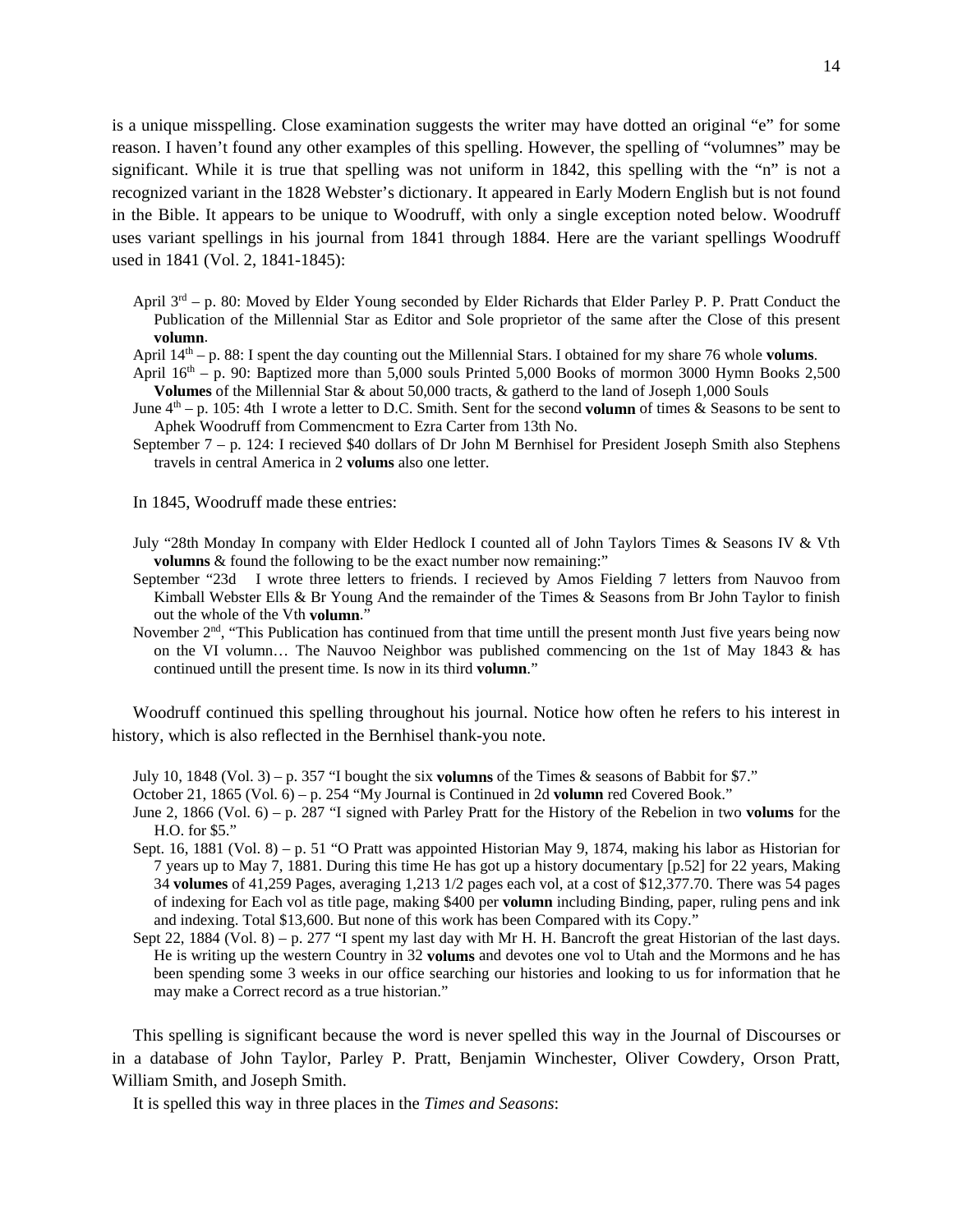Vol. 1:9, p. 137 (July 1840) ... I shall not attempt to fathom the depths of our persecution, though **volumns** be written on the subject which would tell a tale that would make the savage of the wilderness blush, or the barbarian hide his head for shame.

This is an undated letter written by A [Alanson] Ripley, Bishop, to the saints. It is the only example of this spelling I could find outside of Woodruff's writings.

By coincidence, Brother Ripley is connected to an unrelated example of how Joseph Smith directed others to write in his name. On 26 March 1841, William Clayton recorded in his diary, "Friday. I went over the river to see Brother Ripley and ask his council. I called at the store and made Joseph acquainted with the circumstance who ordered Brother Thompson to write a few lines to Bishop Ripley in his name requesting him to take the matter into his own hands and appear with me before the justice. I saw Brother Ripley who said I need trouble myself no further he would see to it."[28](#page-15-0)

Another example of Joseph's pattern occurred two years later, on 9 November 1843, when he received a letter from James Arlington Bennet. His journal records that he "gave instruction to have it answered." The following Monday, 13 November, the journal entry says "called at the office A M. with Hyrum and heard Judge [William W.] Phelps read letter to Jas A Bennet & made some corrections."<sup>[29](#page-15-1)</sup>

In the first case, there is no record that Joseph reviewed the letter, but in the second case, he did. The difference is the importance of the letter. Bennet's letter announced he intended to run for Governor of Illinois. Joseph refused to assist him. Both letters were published in the *Times and Seasons*. Obviously, Joseph would take care to get the wording just right under these circumstances. It took Phelps four days to draft the letter for Joseph's review.

Here is the second unusual spelling of *volume* in the *Times and Seasons*:

Vol. 3:12, p. 761 (April 15, 1842): NOTICE. On looking over our subscription list we find many who have paid but one dollar, on the present **volumne**, which pays for six months; and as that time expires with this number, all who wish the paper continued to the end of the **volumne** would do well to forward the money immediately.

Woodruff was in charge of the business aspects of the printing shop so this notice would naturally come from him. The third and final misspelling is another example of a business-related notice of the type Woodruff would be responsible for.

Vol. 5:9, p. 519 (May 1, 1844) TO OUR SUBSCRIBERS. We take this opportunity of informing our subscribers that the present number of the Times and Seasons (No. 9.) closes the year with a considerable portion of our readers, we therefore acquaint all those who have honored us with their patronage, that we have adoped [sic] one uniform plan, without respect of persons. viz.-That the Times and Seasons will be discontinued, in every case (where the time has expired) should the subscriptions not be renewed before our next publication. Our friends will therefore see the necessity of making arrangements without delay. Should any of our readers be in want of any of the back numbers they can be supplied by calling at the office. Also the first, second, third, and fourth **volumns** may be obtained.

It is also noteworthy that the boilerplate at the end of the issue reads thus: "JOHN TAYLOR, EDITOR AND PROPRIETOR. Terms.-Two Dollars per annum, payable in all cases in advance. Any person procuring five new subscribers, and forwarding us Ten Dollars current money, shall receive one **volume** gratis. All letters must be addressed to John Taylor, editor, POST PAID, or they will not receive

<sup>&</sup>lt;sup>28</sup> William Clayton diary, available online a[t http://www.boap.org/LDS/Early-Saints/clayton-diaries](http://www.boap.org/LDS/Early-Saints/clayton-diaries)

<span id="page-15-1"></span><span id="page-15-0"></span><sup>29</sup> *Journals*, Vol. 3, May 1843—June 1844, Joseph Smith Papers, (The Church Historian's Press, 2015), p. 128.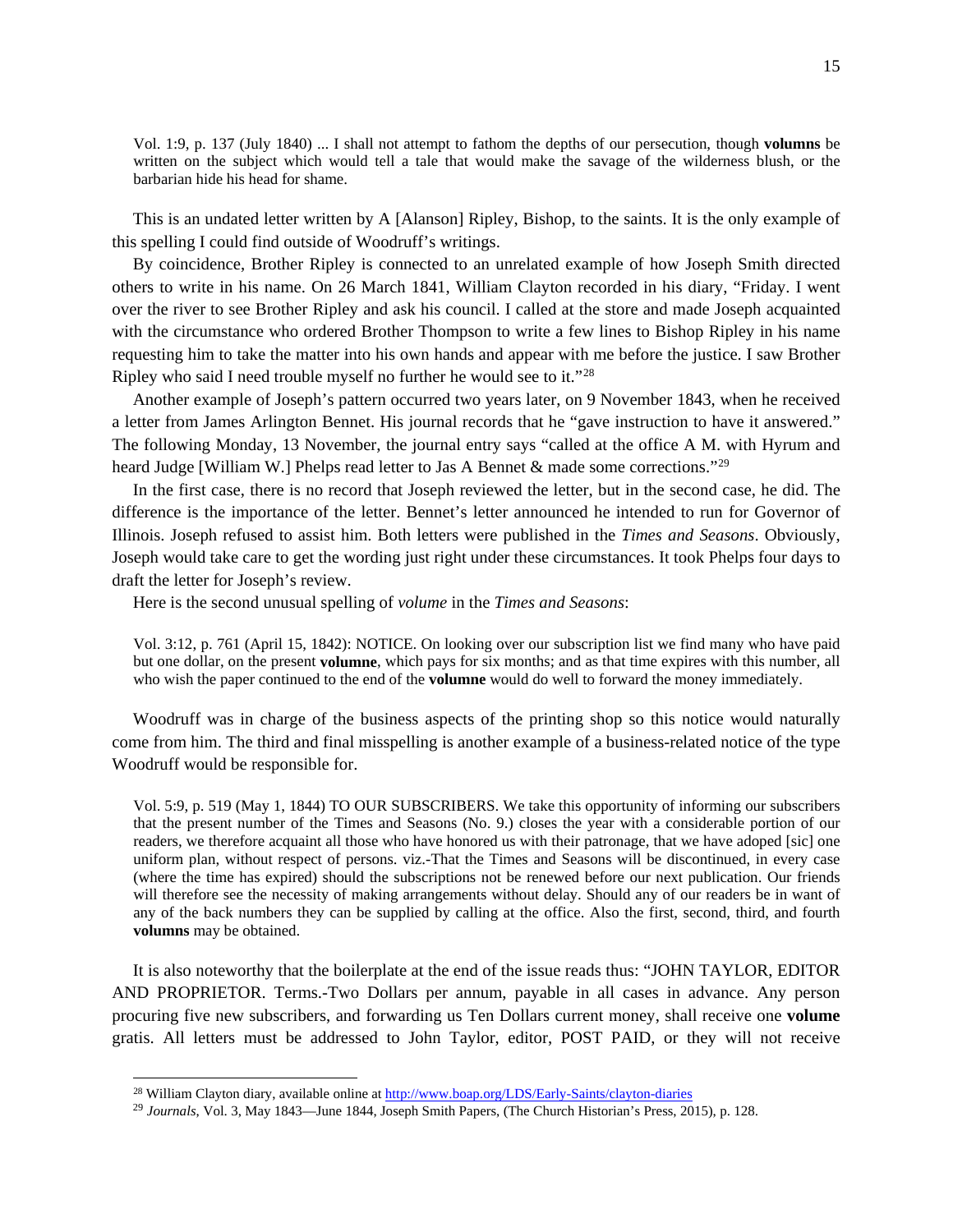attention."

John Taylor used the term *volume* three times in his *Mediation and Atonement,* all spelled v-o-l-u-m-e. I can find no example of him spelling the term any other way.

While there is no evidence that Joseph ever read or cared about the Stephens books, Woodruff took great interest in them. Here are his journal entries that mention Stephens.

- Sept. 13,  $1841 -$  "I spent the day in reading the 1<sup>st</sup> vol. of INCIDENTS OF TRAVELS IN Central America Chiapas and Yucatan BY JOHN L **STEPHEN'S**... I felt truly interested in this work for it brought to light a flood of testimony in proof of the book of Mormon in the discovery & survey of the city Copan in Central America A correct drawing of the monuments pyramids, portraits, & Hieroglyphics as executed by Mr. Catherwood is now presented before the publick  $\&$  is truly a wonder to the world. Their whole travels were truly interesting." (emphasis mine, spelling and punctuation original)
- Sept. 16, 1841 "I perused the 2d Vol of **Stephens** travels In Central America Chiapas of Yucatan & the ruins of Palenque & Copan. It is truly one of the most interesting histories I have ever read."
- August 17, 1843 [in New York] "Elder O. Pratt addressed the people concerning the Book of Mormon. He spoke in an edifying manner concerning the Book of Mormon its history what it was &c. That it was a History of nearly one half of the globe & the people that inhabited it, that it gave a history of all those cities that have been of late discoverd by Cartherwood & **Stephens**, that it named those cities That it spoke of the esstablishing of our goverment & what is more highly interesting it reveals its final fate & destiny, so that by reading the Book of mormon you can clearly see what will befal this nation, and what will be its final end."
- October 2, 1843 [in New York] "I Bought all of **Stephens** works for J Taylor. Paid cash. \$8.00"
- October 17, 1843 A cold day among the mountains. We had a slight squal of hall or snow. I have been for the last two days reading **Stephens** works & travels in Yucatan his second work. I red his first work on my Journey to Nauvoo with family in 1841. I found them highly interesting & also the present work. It is a great proof of the truth of the Book of Mormon. I read them with the highest degree of interest.
- 18th We continued to Clime the mountains by locks. It is more mild than it was yesterday. I spent the day reading **Stephens** works. We came to the end of the canal east of the Allegany mountain in the evening. The road during the day was vary mountaineous. Was 47 locks in 30 miles. A good deal of the way was in the Juneatta river.
- 22d Sunday Left Beaver & rode to wheeling & spent the night. I finished reading **Stephens** travels & found them highly interesting.
- January 18, 1844 It was A rainy day. I visited & administered to several sick but I spent most of the day in reading the first vol of **Stephens** travels in Egypt, Arabia, Petrea and the Holy Land, and I was highly edifyed with it.
- 19th I parted with Elder Wm. Smith in the morning who went to Lowell. I spent the day with Br Little. I read during the day the second vol of **Stephens** travels in Egypt Arabia & the Holy Land &c. And I was exeedingly interested in the same Thinking that perhaps I might follow his footsteps over some of the same ground in some of my travels in the earth. It was interesting to trace him in his travels through Edom among the Palaces Cut out of the Solid rock and through the Holy land, visiting the Holy sepulcher and all places spoken of in the scripture.

A few years later, in February 1846, Woodruff was crossing the Atlantic on his way home from England when he recorded more evidence of his fascination with history.

February 18, 1846 – I have spent most of the last two days reading the travels of Edward Daniel Clark, L.L.D. through Russia Tartary and Turkey which I found to be highly interesting. His style of writing is quite similar to that to **Stephen**[s]. He draws however a Horrid picture of the whole Russin [sic] Nation.

These excerpts from Woodruff's journal show that he had a long-lasting and extensive interest in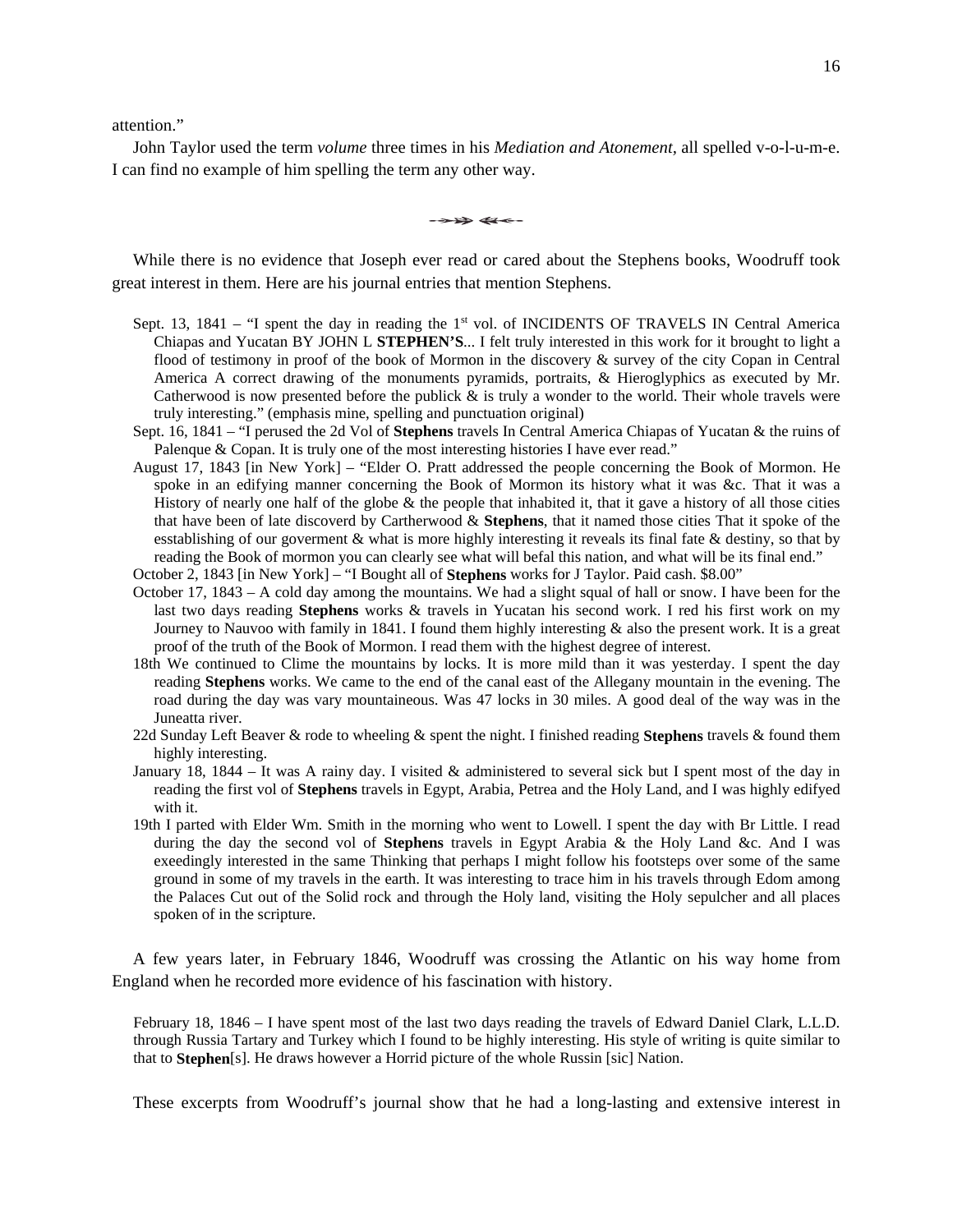history. An overview of Woodruff's later contributions as Church Historian includes this observation:

Woodruff began to love history as he came of age. Biographer Matthias Cowley wrote that though Woodruff hated to read as a child, he soon came to describe the act of reading as "most exaltant" and "most delightsome." Before joining the church, he had already read "histories of the United States, England, Scotland, Greece, and Rome," as well as the works of Josephus, which were popular during the period.[6] Thus, he came into the church with the importance of historical work already planted in his mind.<sup>[30](#page-17-0)</sup>

For example, on September 12, 1840, Woodruff wrote "a lengthy historical letter" to Heber C. Kimball, the first letter he wrote to Kimball.<sup>[31](#page-17-1)</sup> In it, he describes visits to the Tower of London, St. Paul's Cathedral, etc. He recorded in his journal that August 21, 1840: "This was the most interesting day of my life as far as viewing the splendid works of man was concerned."

On March 6, 1841, Woodruff was at a member's home in England where he spent the day "reading the history of Rome" by Edward Coxe. He wrote four pages of notes in his journal.

On May 14, 1841, while crossing the Atlantic, he records "I commenced reading the History of England by the Rev John Adams."

Woodruff's extensive reading of history is consistent with the comment in the 16 November 1841 thank-you note: "of all histories that have been written pertaining to the antiquities of this country it is the most correct luminous & comprehensive." It was Wilford Woodruff, not Joseph Smith, who was familiar with "all histories that have been written."

Under the totality of these circumstances, the unlikelihood that a busy Joseph Smith would read the Stephens books in the first place is matched with the likelihood that Joseph, knowing of Woodruff's interest in history, would ask him to send a thank-you note to Bernhisel. It's even possible that Woodruff suggested such a note. Woodruff had personally accepted the gift from Bernhisel and had read the volumes with pleasure. His enthusiasm later led him to purchase copies for John Taylor—which is another interesting point.

Woodruff purchased the copies for Taylor in October 1843. Joseph donated copies to the Nauvoo Library only a few months later, sometime between January and April 1844 (along with numerous other books). Woodruff doesn't explain why he needed to buy copies for Taylor if Joseph already had them. If Joseph was going to donate them to the library anyway, surely he would have loaned them to Taylor upon request.

Maybe Woodruff wanted copies—particularly of the latest set of Stephens' travels in Yucatan, published in 1843—to read on the way home from New York. It's also interesting that on August 27, 1843, at a conference in New York attended by some of the Quorum of the Twelve, John Page and Orson Pratt discussed the Book of Mormon. Woodruff records that Pratt

spoke in an edifying manner concerning the Book of Mormon its history what it was &c. That it was a History of nearly one half of the globe  $\&$  the people that inhabited it, that it gave a history of all those cities that have been of late discoverd by Cartherwood & Stephens, that it named those cities That it spoke of the esstablishing of our goverment & what is more highly interesting it reveals its final fate & destiny, so that by reading the Book of

<span id="page-17-0"></span> <sup>30</sup> Benjamin E. Park, "Developing a Historical Conscience: Wilford Woodruff and the Preservation of Church History," chapter 5 in *Preserving the History of the Latter-day Saints*, Richard E. Turley Jr. and Steven C. Harper, editors (Religious Studies Center, BYU, Provo, Utah, and Deseret Book Company, Salt Lake City, Utah, 2010), available online here: <https://rsc.byu.edu/archived/preserving-history-latter-day-saints/front-matter-0> Footnote 6 in the original is to Matthias F. Cowley, *Wilford Woodruff* (Salt Lake City: Deseret News, 1909), 25.

<span id="page-17-1"></span><sup>31</sup> Scott H. Faulring, "Wilford Woodruff's Historical 'Address,'" *Mormon Historical Studies* (Fall 2000), p. 111, online at<http://mormonhistoricsites.org/wp-content/uploads/2013/05/mhs1.2FaulringFall2000.pdf>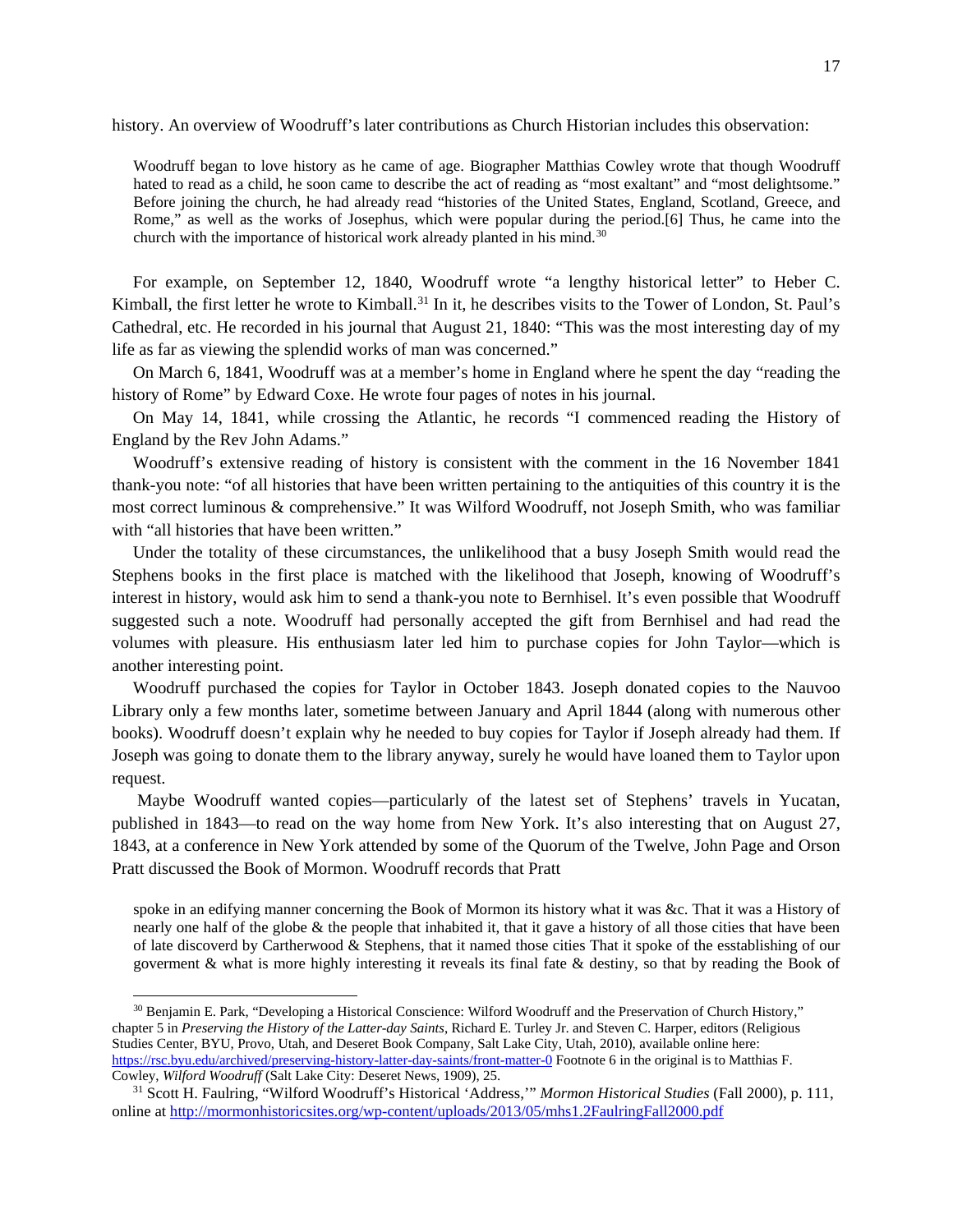mormon you can clearly see what will befal this nation, and what will be its final end. In that Book you will find recorded the pure principles of the gospel of Jesus Christ as taught by himself on the continant of America so plain that no two persons could disagree as to the points of doctrin set forth.

Did Orson Pratt read the Bernhisel copies of these books, or did he own his own?

Pratt's claim that the Book of Mormon "named those cities" is quite interesting. Perhaps he had been making similar claims earlier that led to the Zarahemla article in the *Times and Seasons*. Woodruff's comments seem deferential to Pratt's expertise; Woodruff never made a similar claim of his own, even though he, too, had read the Stephens books.

I've tried to track down the actual books donated to the Nauvoo Library, so far to no avail.

So far, the evidence shows these facts connected to the 16 November 1841 letter:

1. It is the only one in the series between Joseph and Bernhisel that begins with "Dear Sir" instead of "Dear Brother."

2. All known correspondence between Woodruff and Bernhisel begins with "Dear Sir."

3. There are other examples of draft letters in Woodruff's files, including a draft letter to Bernhisel that changes "Dear Brother" to "Dear Sir."

4. The spelling of "volumnes" in the letter is unique, except for in the other writings of Woodruff.

- 5. Woodruff had a great interest in history generally.
- 6. Woodruff had a special interest in the work of John Lloyd Stephens.
- 7. There are other examples of Joseph Smith directing people to write letters on his behalf.

8. In October and November 1841, Joseph was busy with numerous responsibilities.

9. Apart from the letter itself, there are no contemporary accounts of Joseph reading or even acknowledging the Stephens books. Not even Woodruff mentions giving the books to Joseph, Joseph's reaction to them, etc.

As previously mentioned, Woodruff did not write the 16 November letter because it is not in his handwriting. Plus, he wrote a letter to Bernhisel on 5 November. If Woodruff wrote the original draft for the letter on 5 November, what accounts for the discrepancy in dates?

Here is the sequence of events in November 1841 that Woodruff recorded in his journal. The detail helps put the evidence in context:

5 November: "**I wrote a letter to Dr. Bernhisel & also one to Father and Mother Carter**."

- 6 November: "I attended the city counsel [sic] for the first time.
- 7 November: "Sunday. I first called upon Br. Joseph with some of the Twelve."
- 8-13 November: [He worked on his house.]
- 14 November: "Sunday. I met in counsel with the Twelve… Joseph preached to a large congregation at the Temple."
- 15 November: "I laid a floor in my bedroom."
- 16 November: "I run 12 bushels of lime for plastering & rode in company with J. H. Hale 2 ½ miles on the prairie to Br Zerah Pulsiphers. I bought for acres of land of him in section 32 for \$44 dollars. I paid him \$20 dollars in silver & am to pay him the other \$24 dollars in a year. The ground is ploughed. I met in the evening with the company owning the land. They appointed me to sell some of the land to raise the money to pay Brother Daniel S. Miles Part on the land."
- 17 November: "I sold 5 acres of Daniel S. Miles land in section 32 for \$10 per acre to Sister Mary Pitt for which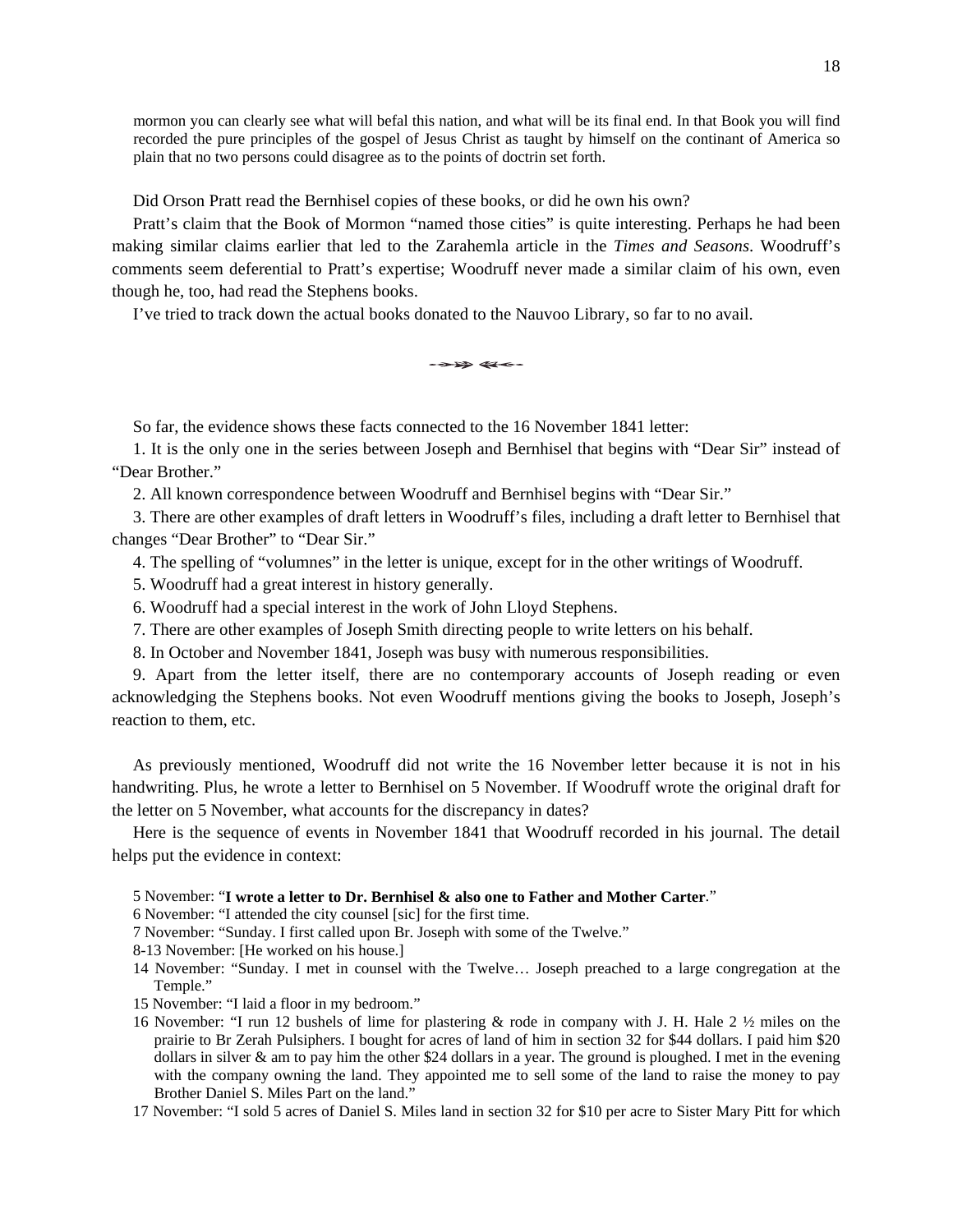she paid me \$50 dollars in gold which money I delivered to Zerah Pulsipher as one of the committee of the company. He gave his recept [sic] for the Same."

- 18th I spent the day in lathing.
- 19th I assisted Daniel S Miles in Selling 16 acres of land in Section 32 for \$10 dollars per acre. I also bought of Daniel S Miles 5 acres of land in Section 32 at \$10 dollars per acre. Am to give my notes when I get a bond for a deed.
- 20th I spent the day making lime morter &c. I attended the city council at night.
- 21 st Sunday I met in Council with the Twelve at Elder B. Youngs. Then attended the general Assembly near the Temple. Heard a discours by Elder Taylor followed by President Hyram Smith. I then met the Twelve at B. Youngs untill 4 o-clock at which time we repaired to the Baptismal Font in the Temple for the purpose of Baptizing for the dead, for the remision of Sins & for healing. It was truly an interesting seene. It was the first FONT erected for this glorious purpose in this last dispensation. It was dedicated By President Joseph Smith & The Twelve for Baptizing for the Dead &c & this was the first time the font had been prepared for the reception of candidates. On the sabbath a large Congregation assembled. Elders B. Young H C Kimball & J Taylor went forward & Baptized about 40 persons. Elders W Richards, G. A. Smith & myself assisted in confirming them. I then Spent the evening with the Twelve at Br Kimball.
- Nov 22d I got my Bedroom plastered by J. Hodson.
- 23d I spent the day to work at home.
- 24th I Commenced taking charge of the provision store for the committee of the Nauvoo House. I also cut & drew two loads of wood to my door.
- 25th I spent a part of the day at the store. We have a severe snow storm. About 200 Saints have just landed at warsaw from England. It is bad for them in this snow storm.
- 26th A Cold morning. I spent the day at home. **I mailed a letter to father Carters family**.

This record shows that two days after writing to Bernhisel on the 5th, Woodruff met with Joseph Smith. It's possible he discussed the letter, or even gave it to Joseph to review, but there is no evidence one way or another on that point. He could have simply told Joseph he'd written the thank-you note. Maybe the topic never arose again between the two men.

Obviously, a discovery of Woodruff's letters to the Carters from November 1841 would clarify the sequence of events. Currently, the Wilford Woodruff collection of correspondence at the Church History Library has a gap between May 24, 1841, and March 12, 1846.<sup>32</sup> The collection of retained copies of outgoing correspondence has a gap between September 12, 1840 and May 1845.<sup>[33](#page-19-1)</sup> We are left to interpret the evidence in light of all the circumstances.

Woodruff spent the next week working on his house. His journal doesn't mention Bernhisel or the letter again, as might be expected whether he had mailed the letter or had drafted the letter and gave it to someone to write with good penmanship and send. Again, the evidence is equivocal.

However, a detail from Woodruff's journal may help explain the time delays. When he wrote a letter to Bernhisel on November 5<sup>th</sup>, he also wrote a letter to "Father and Mother Carter," (the parents of his wife Phebe). Then, in the 26<sup>th</sup>, Woodruff records "I mailed a letter to father Carters family." It's odd that he doesn't mention *mailing* the 5 November letter or *writing* the 26 November letter. Woodruff rarely mentions mailing letters; in Volume 2 of his journal (1841-1845), he only recorded mailing letters twelve times, despite having written hundreds of letters. When he does refer to mailing letters, he usually wrote about writing them first. For example, on January 13 and 14, 1841, he wrote a letter to Phebe that he mailed on the 18<sup>th</sup>. On February 19, 1841, Woodruff wrote "I mailed the two letters to Phebe & Father Woodruff" that he described writing the day before. Later, in August 1844, he recorded that he wrote a letter to Azmon Woodruff on the  $20<sup>th</sup>$  but didn't mail it until the  $24<sup>th</sup>$ , when the boat he was on arrived in

<sup>&</sup>lt;sup>32</sup> Wilford Woodruff collection: Correspondence. Church History Library, Salt Lake City, Utah, MS 19509.

<span id="page-19-1"></span><span id="page-19-0"></span><sup>&</sup>lt;sup>33</sup> Wilford Woodruff journals and papers: Wilford Woodruff Outgoing Correspondence (retained copies), 1831-1861, Wilford Woodruff letters, 1845-1846. Church History Library, Salt Lake City, Utah, MS 1352.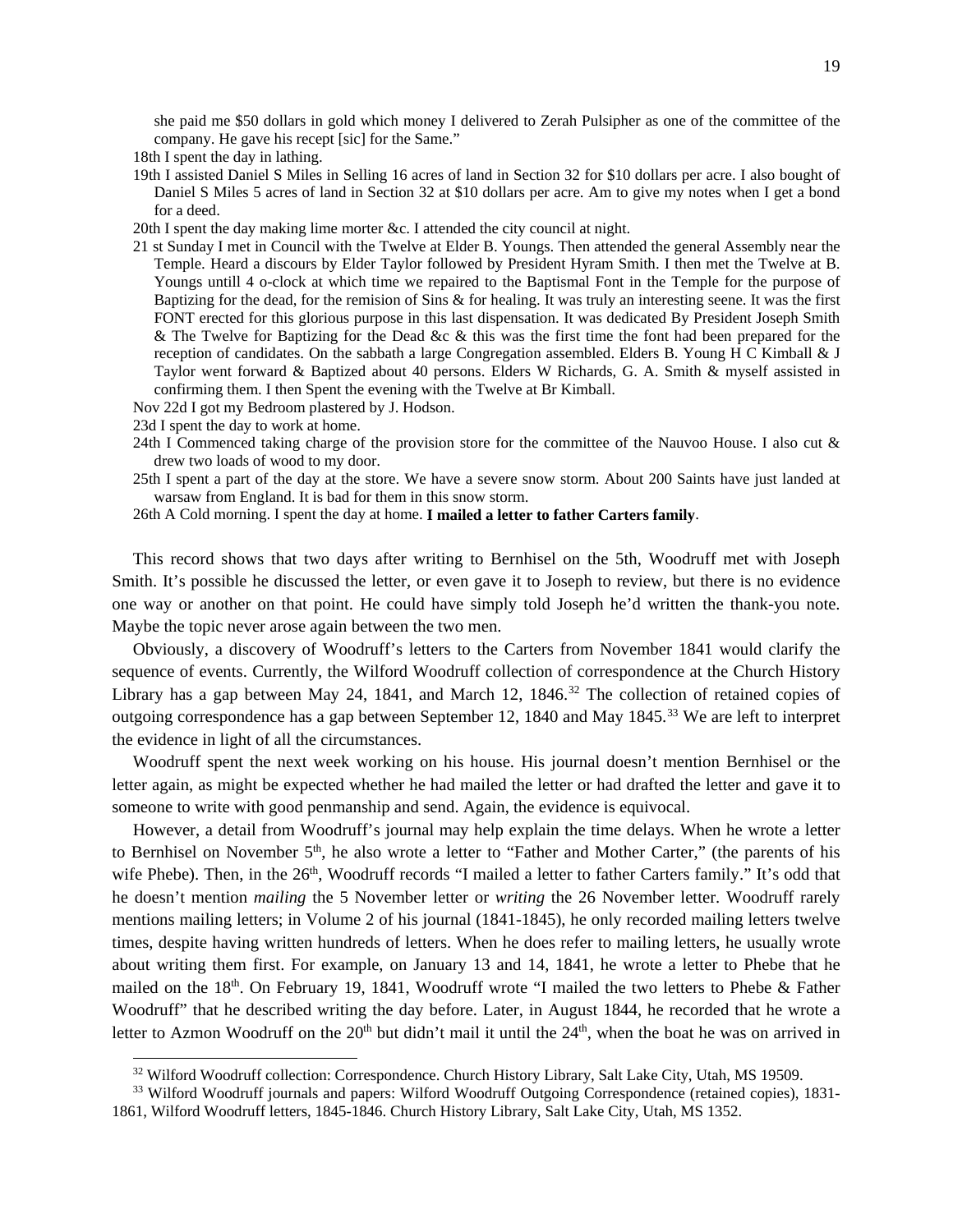port. On April 1, 1845, he wrote "one large sheet" to Brigham Young, which he mailed on the 3rd.

Woodruff recorded writing only the two November  $5<sup>th</sup>$  letters for the entire month of November. He was conscientious about keeping track of his activities; at the end of each year, he listed the number of miles traveled, the number of meetings he held, the number of people he baptizes, etc. At the end of 1841, Woodruff recorded "Wrote 100 Letters & Received 67 Letters." (In his journal for 1841, Woodruff mentioned writing 93 letters, but some of these references could have meant multiple letters, such as this one: "I wrote a letter to Br Azmon & Thompson W."). It would be uncharacteristic of Woodruff to write a second letter to the Carters in November without noting that fact.

His prolific letter writing argues against the idea that Woodruff would have someone else copy a letter he drafted, but there is good reason to think the letter to Dr. Bernhisel would be an exception. Most of the letters Woodruff wrote were to family and friends. The 5 November 1841 letters were the first letters he records writing after he returned to Nauvoo, and the only letters he wrote that month. Because we don't have the 5 November letter, we don't know what Woodruff's handwriting looked like on that day, after he'd been sick for several days, but based on the documents we do have, including other letters and his journal, we would expect there to be some corrections on his first draft of this letter. Although Woodruff wrote often, his penmanship was not good. His journal is written in cramped printed characters, <sup>[34](#page-20-0)</sup> while his correspondence is mostly written in cursive that is often difficult to decipher. The person who wrote the 16 November letter used straight lines and consistent style.

A letter to Dr. Bernhisel would be different from other letters he wrote. Woodruff was explicitly enthusiastic about and impressed by the Stephens books. He would want to make a good impression on the New York doctor, particularly because he was writing on behalf of Joseph Smith. This would require no line outs or corrections on the letter itself, as well as clear, legible writing. Perhaps he would have thought it inappropriate to send a letter written in his own hand when he was referring to himself in the third person, again on behalf of Joseph.

What would account for the delay between writing the Carter letter on the 5<sup>th</sup> and mailing it on the  $26<sup>th</sup>$ ? Maybe Woodruff had someone write that one out as well, although that seems unlikely given the long history of correspondence between Woodruff and the Carters. It is possible he wrote the letter to the Carters and set it aside, forgetting about it until the person who wrote out the Bernhisel letter returned it to him for approval and mailing. The Bernhisel letter wasn't sent until the  $23<sup>rd</sup>$ , so whatever caused the delays for that letter may have caused the delay for the Carter letter.

As for who actually wrote the 16 November letter, additional research may answer the question. On the  $16<sup>th</sup>$ , Woodruff rode out to the home of Zera Pulsipher, the man who baptized Woodruff near Richland, NY, on December 31, 1833. Woodruff purchased property on that occasion. There does not appear to be any connection between Woodruff's land transactions and the land purchased for Bernhisel as indicated in the letter to Bernhisel dated January 4, 1842, but it is possible that whoever wrote the letter to Bernhisel was involved with the real estate business in Nauvoo.<sup>[35](#page-20-1)</sup>

<sup>&</sup>lt;sup>34</sup> Two pages of Woodruff's journal are visible here[: https://history.lds.org/exhibit/foundations-of-faith?lang=eng#mv28.](https://history.lds.org/exhibit/foundations-of-faith?lang=eng#mv28)

<span id="page-20-1"></span><span id="page-20-0"></span><sup>&</sup>lt;sup>35</sup> There is another possibility. While working on another project, I noticed some similarities between the 16 November handwriting and the handwriting of Orson F. Whitney. Orson wasn't born until July 1, 1855, so I wondered who taught him how to write. I looked at his parents and found that his father, Horace K. Whitney, had changed his handwriting considerably over the years. The reverse side of a letter he wrote to his wife, Helen Mar Kimball, was full of what appear to be practice letters, as if Horace was experimenting with different writing styles. He was a printer by trade—he worked at the *Times and Seasons* under Don Carlos and set type for the original publication of the *Deseret News* in Utah—and perhaps he could have written the 16 November letter for Woodruff. His experiments with different writing styles may account for the failure to recognize the handwriting.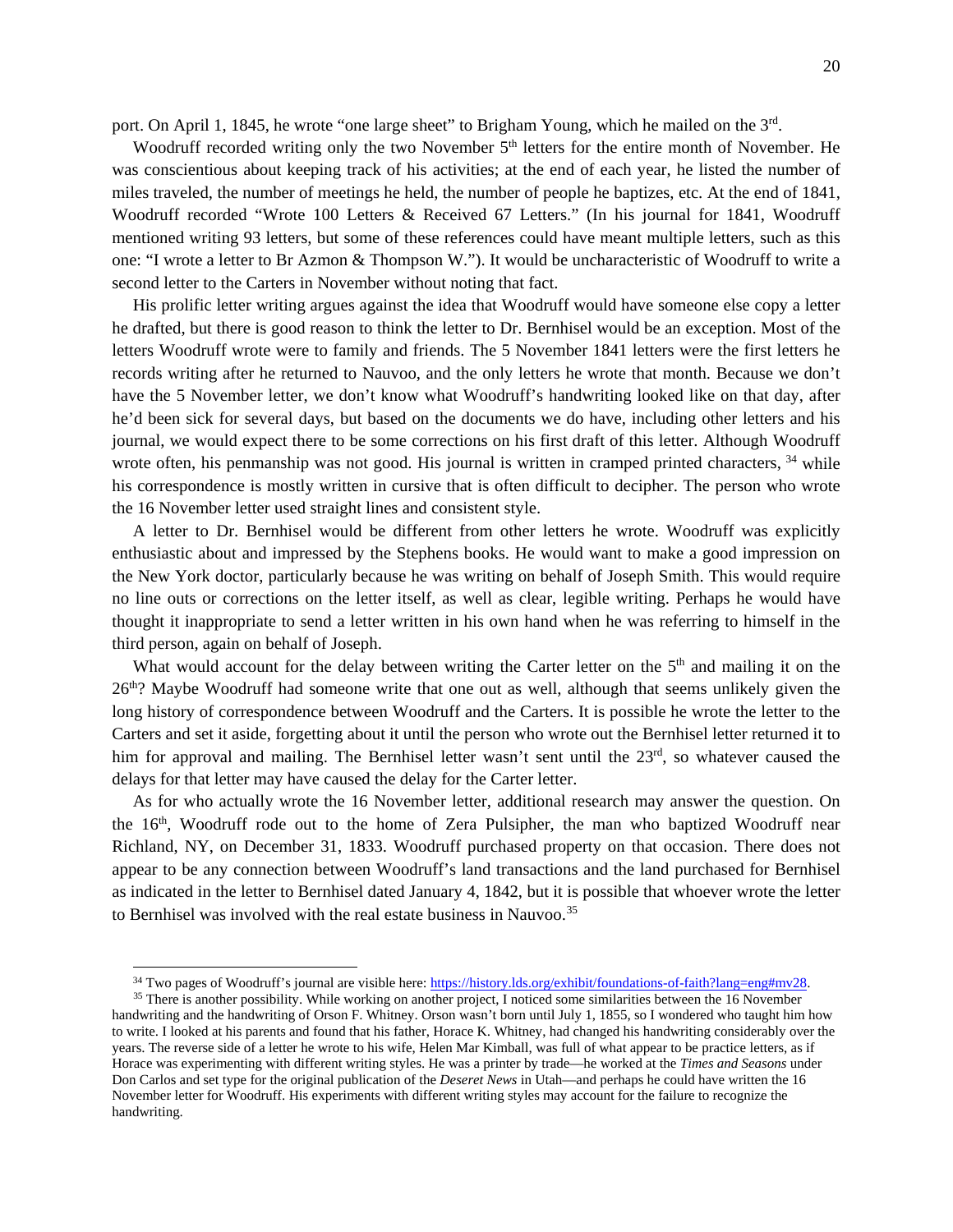Further research may bring more light to the question of authorship of the 16 November 1841 letter to Dr. Bernhisel. I hope it does. In the meantime, the evidence points to Wilford Woodruff as the author and an unknown person as the scribe.

One objection to consider is whether Wilford Woodruff would have represented to Dr. Bernhisel that Joseph had read the Stephens books, when in fact it was Woodruff and not Joseph who read them. In the context of a private thank-you note that Joseph didn't even sign, this objection is overly technical. In the first place, the letter is vague.<sup>[36](#page-21-0)</sup> It refers to the "kind present" that "unfolds  $\&$  developes many things that are of great importance to this generation & corresponds with & supports the testimony of the Book of Mormon." That can be taken in any number of ways, including the idea that the descendants of the surviving Lamanites migrated southward to Central America (an interpretation that would actually correspond to the dating of the ruins Stephens describes, which are not from the Book of Mormon era). In the second place, it is not only the claim that Joseph read the Stephens books that is problematic, but worse is the assertion that he had compared the Stephens books to "all histories that have been written pertaining to the antiquities of this country." This embellishment is of a kind with the rhetorical style of the day found elsewhere in the letter: "I feel myself under many obligations for this mark of your esteem & friendship" and "In grateful remembrance of your kindness I remain your affectionate Brother in the bonds of the Everlasting Covenant." No one read such rhetoric literally; it was merely customary language. In my view, Woodruff as an overly enthusiastic author makes much more sense than Joseph in that role, particularly where Joseph never shared this enthusiasm with anyone.

Finally, the question often arises about whether, even given its lack of specificity, the letter accurately reflects Joseph's views on the underlying question of Book of Mormon geography and historicity. There is a pervasive assumption that Joseph's close associates, including Wilford Woodruff, knew what he thought about every topic. Woodruff himself dismissed that assumption.

On November 1, 1844, just months after the martyrdom, Woodruff recorded this in his journal:

I also had another dream. Was in the Presence of Br Joseph Smith. Was conversing about his death. Told him I felt bad about it & If I had known he would have been taken away so soon I should have conversed more with him & asked him more questions. Said it was not his fault that I did not.

In 1892, Woodruff was asked about what Joseph thought on an important topic. He said, ""I have heard representations that the doctrine [on marriage] as put into the book of doctrine and covenants . . . by Oliver Cowdery . . . was represented as being contrary to the wishes of Joseph smith, but I couldn't swear that that was the fact."[37](#page-21-1) The assumption Joseph's closest associates knew what he thought about every topic is more wishful thinking than a historically verified, or even supported, reality.

The historical fact remains that, even including the 16 November 1841 note to Bernhisel, not a single reference to the Stephens books—or Central America—has been found with Joseph's signature or explicit approval. The historical evidence indicates that the letter is Wilford Woodruff's.

 <sup>36</sup> I discuss the contents of the letter in more detail in *The Lost City of Zarahemla.*

<span id="page-21-1"></span><span id="page-21-0"></span><sup>37</sup> Brian C. Hales, "'Guilty of Such Folly'? Accusations of Adultery or Polygamy against Oliver Cowdery," in *Days Never to Be Forgotten: Oliver Cowdery*, Religious Studies Center, BYU, available online at [https://rsc.byu.edu/archived/days-never-be](https://rsc.byu.edu/archived/days-never-be-forgotten-oliver-cowdery/10-guilty-such-folly-accusations-adultery-or#_edn34)[forgotten-oliver-cowdery/10-guilty-such-folly-accusations-adultery-or#\\_edn34,](https://rsc.byu.edu/archived/days-never-be-forgotten-oliver-cowdery/10-guilty-such-folly-accusations-adultery-or#_edn34) citing Wilford Woodruff, testimony given at the Temple Lot Case, Part 3, Question 769, 70 (complete transcript).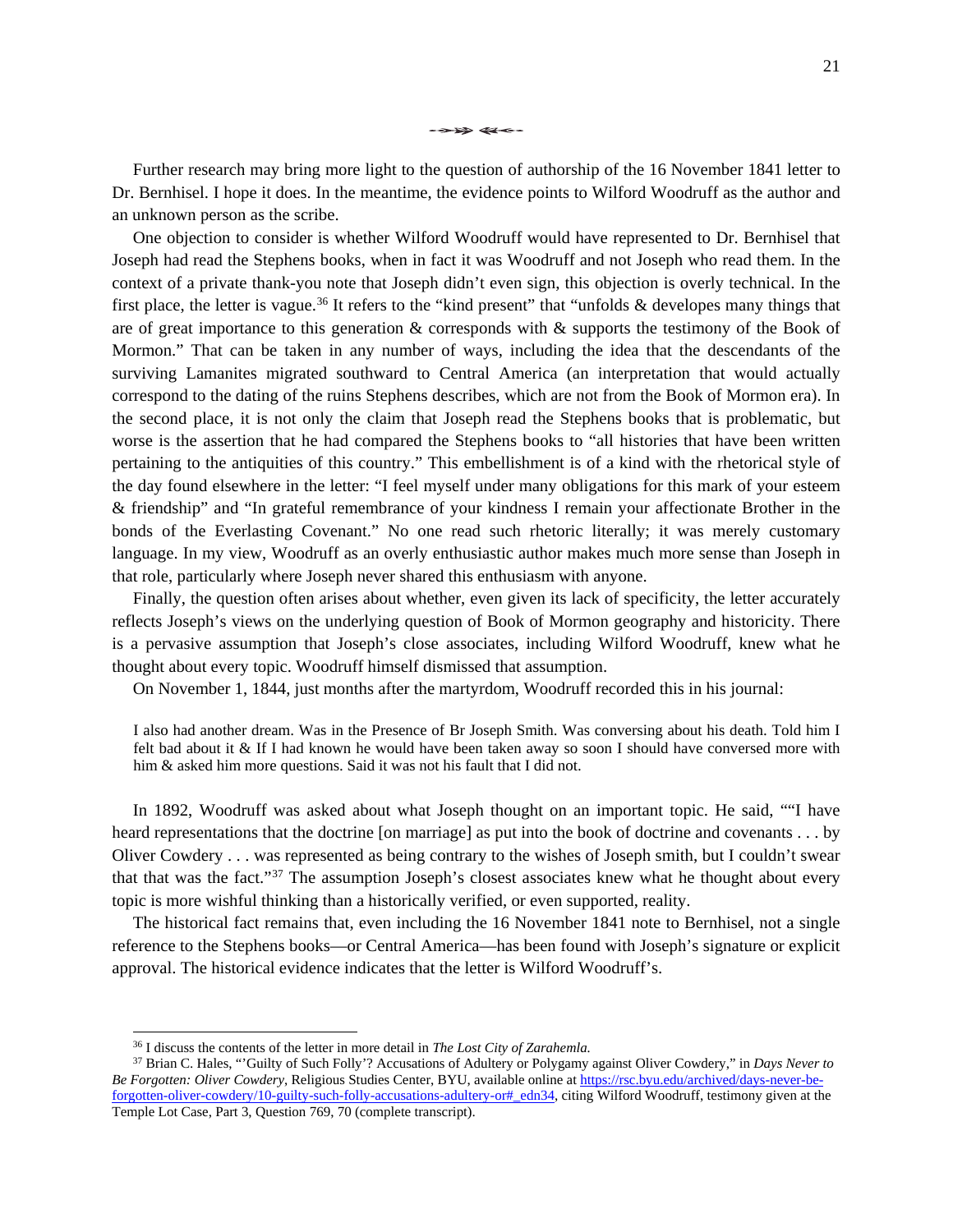# **Appendix: Correspondence between John Bernhisel and Joseph Smith**

The seven letters between John Bernhisel and Joseph Smith are shown below with key points emphasized in **bold.**

## **13 April 1841**

City of Nauvoo April 13, 1841

#### **Dear Brother,**

Yours of the 6th. ultimo is received, **which should have been answered before, had not I been so much engaged in the business of the conference.**

In reply, I have to say, that I allways feel glad to do all I can for the interest of the church and for individuals.

I think it will be impossible to enter any land at Congress price excepting prairie, about 4 or 5 miles from town. But there is frequently persons who want to sell lands in the neighborhood and who, would be induced to sell very low for cash.

If you were here; I think you would have plenty of oppertunities of making good bargains if you were here, but if you cannot come I will endeavour to obtain a suitable place for you if you advise me so to do.

If you were to send what means you can conveniently spare for that purpose to me, I will lay it out to the best advantage for you, and if I should not meet with a suitable purchase soon, I will allow you good interest for the same, but I have no doubt but I shall have plenty of oppertunities of laying out your money to good advantage.

I approve of your place of letting out the land you purchase, as it must soon be verey valuable indeed, and at the same time be doing a favor to some of the poor brethren whose property has been taken away from them by a ruthless mob.

Our conference is just over; we have ad a glorious time indeed; the particulars **you will see in the Times and Seasons which will be out in a few days.**

The health of the people is good, and we are expecting great blessings and enjoyments, and are anxously looking for, and expecting our eastern friends to come and share in the toils and blessings

> With sentiments of respect I am yours &c in the gospel Joseph Smith

J. M. Berishall. [John Bernhisel] M.D.

P.S. If you should send any means on, you can send it by Elders [Samuel] Bent or [George W.] Harris who I expect are somewhere in your neighborhood or with any of the twelve when they come, or a draught on New York by mail. J. S.

The Brethren in New York wrote to me sometime ago on the subject of Babtizm [baptism] for the dead please to inform them **I well attend to it as soon as I possibly can**. J. S.

#### **12 July 1841**

New York July 12, 1841.

#### **Dear Brother,**

I have received your favor of the 13th of April, informing me that it would be impossible to enter any land except prairie at Congress price, and kindly offering to procure a suitable place for me if I should advise you to do so. Enclosed you will receive a certificate of deposite for four hundred and twenty five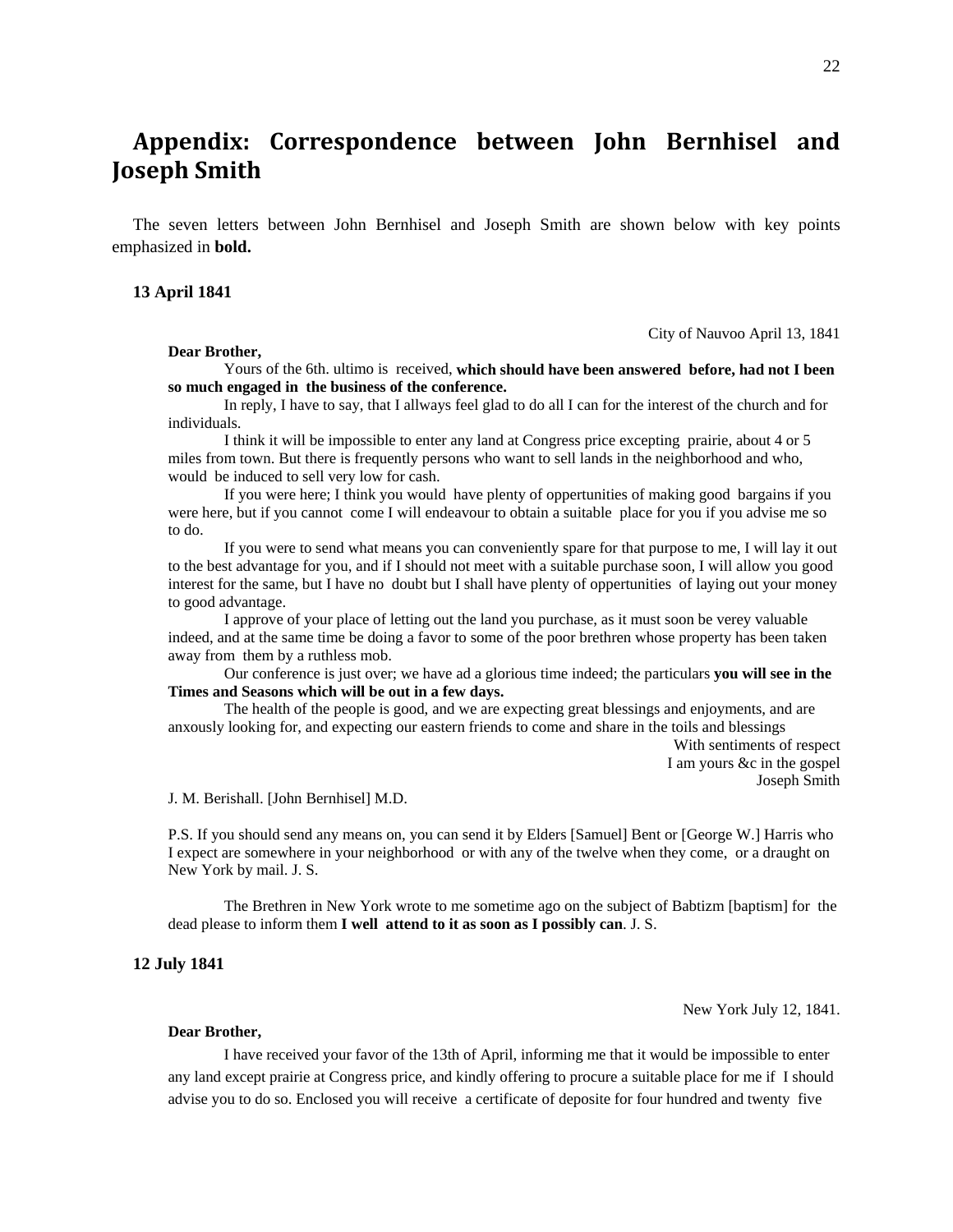dollars on the Greenwich bank in this city, and **you will have the goodness to purchase as soon as a a favorable opportunity offers** (for **I presume it will advance rapidly in price**) as large a tract of good land, with a sufficient quantity of timber, in a healthful location, and within a convenient distance, say one two or three miles of Nauvoo, as you can for about five hundred dollars, the remaining seventy five I will remit to you on or before the 1st of July of next year. Be pleased to have the deed recorded and retain it in your possession until the balance is paid, for I suppose it will not be necessary to execute a mortgage on the property for so small an amount. Of the value of the improvements I care but little as my object is to procure as large a tract of land as I can with my limited means. When you have made the purchase, you will please to rent it to such a tenant and on such terms as you would if it were your own. You will greatly oblige me by immediately acknowledging the receipt of the enclosed certificate, and writing me when you have effected a purchase.

I have delivered your Message to the Bretheren here respecting your reply to their letter on the subject of baptism for the dead. We were rejoiced to here that you were delivered out of the hands of wicked and ungodly men. It was reported that you designed making us a visit about the latter part of May, we therefore anxiously expected you, but it is superfluous to add that were disappointed**. I have for several weeks past transmitted the New York Evangelist to the Editors of the Times & Seasons, if it is of no service to them, please say to them if they will return a no. I will discontinue sending it.** Elder John E. Page arrived in this city on the 6th instant, on his way to Jerusalem, and will sail for Liverpool in a few days. Elder [Wilford] Woodruff has not yet returned from the state of Maine. We have had the pleasure of a flying visit from Elders Hiram [Hyrum] Smith, Wm [Law] & Wilson Law. I tender to you my grateful acknowledgments for your kind offer to attend to this affair, but **it is with some reluctance that I accept it, for your are no doubt almost overwhelmed with business.**

> With sentiments of the highest Regard I am yours in the Gospel John M. Bernhisel 176 Hudson street

P. S. Elder Page delivered three discourses yesterday to crowded congregations, and requests me to present his best respects to the authorities of the Church and desires that you would inform his family that he is in the enjoyment of good health. He gives exceedingly flattering accounts of the progress of the work where he labored during the past winter & Spring and this summer. J. M B.

## **3 August 1841**

City of Nauvoo. Aug. 3, 1841

### **Dear Brother,**

Your certificate of deposit of \$500.— came Safe to hand a few days ago. **It shall be applied on the most advantageous purchase I can find.** If a purchase could have been made early in the spring it could have been done to much better advantage than at present, owing to the vast number of the Saints who are continually pouring in to this county— all, of course. want locations, consequently the land in the immediate vicinity had been taken up— However, I have no doubt, but that for Cash a good bargain can be had, which **I shall endeavour to effect— the first oppertunity I have**, and **shall write you on the subject as soon as I do**

With sentiments of esteem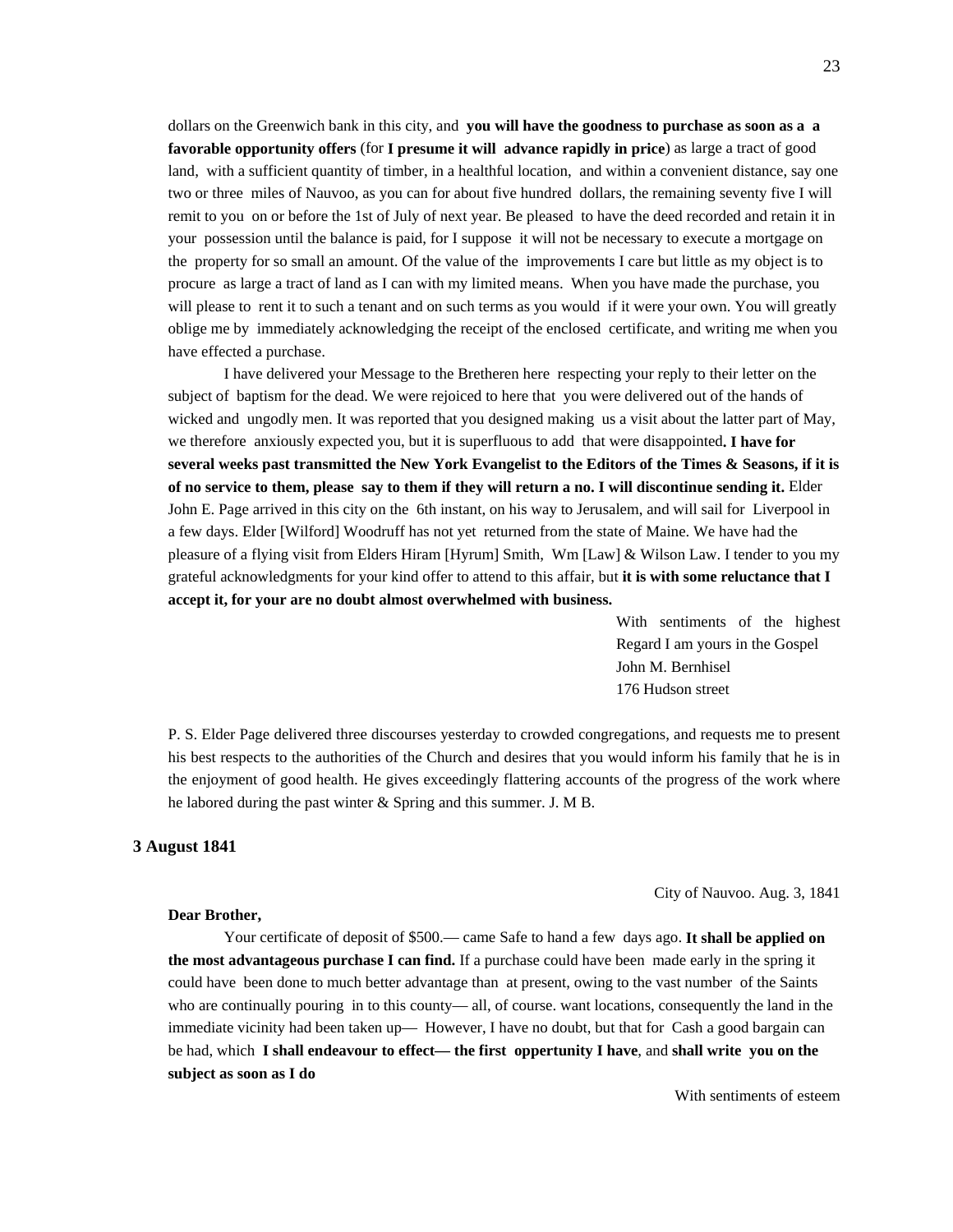I am Yours in the bonds of the E. [verlasting] Covenant Joseph Smith

J[ohn] M. Bernhisel M. D.

#### **18 August 1841**

**Dear Brother,**

New York August 18th. 1841

I wrote you about the 12th. Ultimo enclosing a certificate of deposite on the Greenwich bank in this city for four hundred and twenty five dollars, and **requested that you would do me the favor to purchase land for me** to the amount of about five hundred [hole in page] [d]ollars, and stated that I would remit you the remaining [s]eventy five dollars by the 1st of July next, but I shall probably be enabled to do so in the course of the ensuing winter, certainly by the first of May next. **Not having received an acknowledgment of the receipt of the certificate of deposite**, and supposing that **you were probably prevented from acknowledging**  $\langle$  **<b>it** by the pressure of other business, I wrote a few days since to Elder [Heber C.] Kimball, requesting him to make the inquiry and write me, as **I felt anxious to know** whether it had reached you in safety. **In my last I desired you to make the purchase within two or three miles of Nauvoo**, but I have very recently been informed that the price of land is very high in the immediate vicinity of that city, I should therefore obtain a very small tract for five hundred dollars. If this be the case, **you will have the goodness to purchase land, (if you have not already done so)** at any distance within ten miles of your city, but **you will please to act in this matter as if you were purchasing for yourself,** for you are on the spot and perfectly well acquainted with all the advantages and disadvantages of location &c &c and a small piece of ground near the city may be better than a larger one at a greater distance from it **You will greatly oblige me by writing immediately after making the purchase, if time and other avocations will permit.** Elder Henry Moore arrived here from England some ten or twelve days ago, and intends to take his departure for the west about the middle of next month— I hope you will have the kindness to excuse <me> for again trespassing on your precious time—

[W]ith perfect respect I am yours in the Gospel John M. Bernhisel 176 Hudson street

#### **8 September 1841**

New York September 8th. 1841.

#### **Dear Brother**

You will herewith receive a copy of Stephen's Incidents of Travel in Central America, Chiapas, and Yucatan, which I hope you will do me the favor to accept, as a small testimony of my gratitude to you for the valuable services you are rendering me, and as a token of my regard for you as a Prophet of the Lord.

> With sentiments of the highest consider ation, I am yours in the bonds of the New and Everlasting Covenant.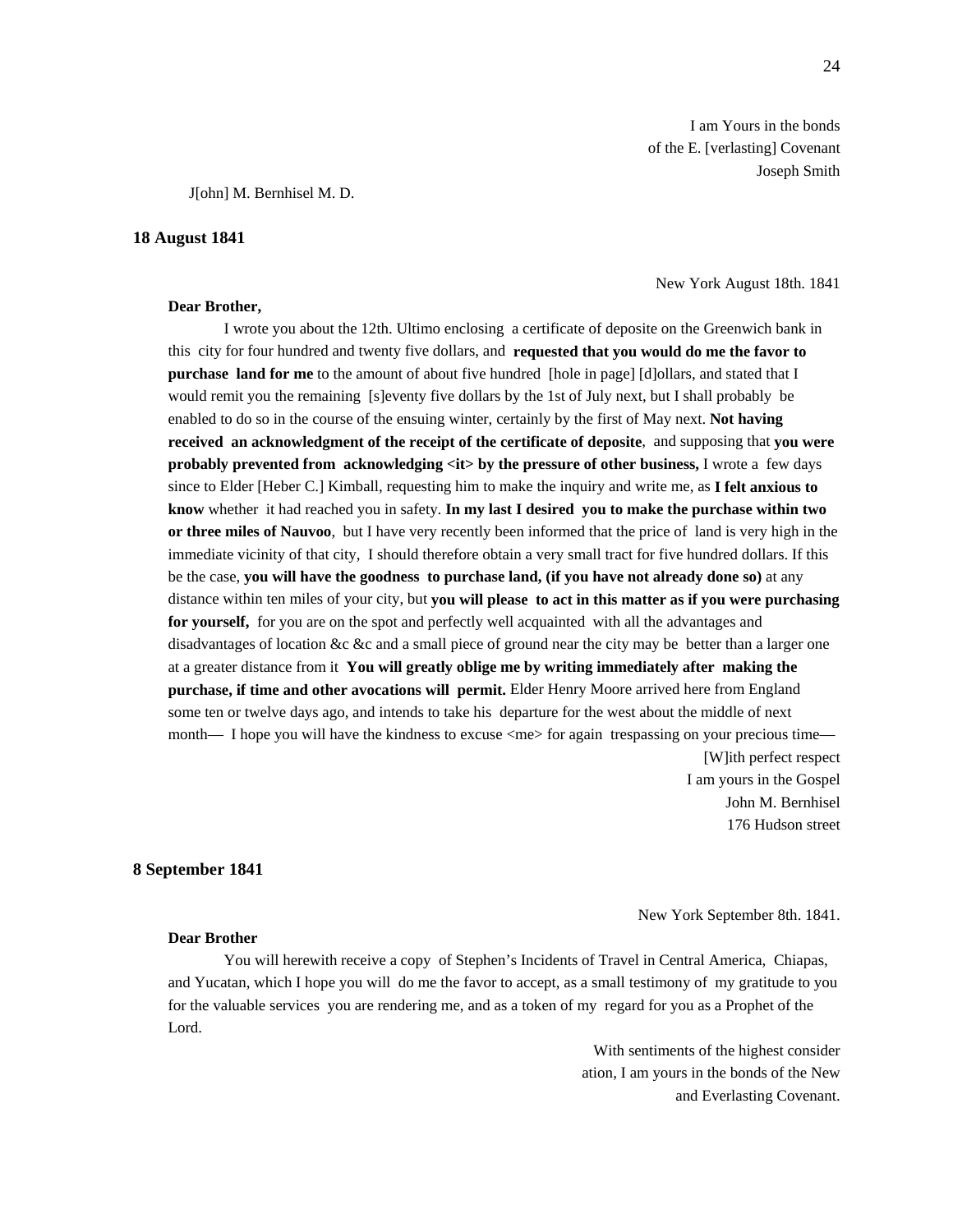J[ohn] M. Bernhisel

P.S. I have had the pleasure to receive your favor of the 5th ultimo, acknowledging the receipt of the certificate of deposite for four hundred and twenty five dollars, and **kindly saying that you would expend it to the best advantage.** In addition to the above Elder [Wilford] Woodruff will hand you forty dollars, and the balance I will endeavor to remit you **soon after you inform me that you have made the purchase**, but certainly before the first of May next. On the genuineness of the bills you may place the most implicit reliance, for one of them I obtained at the bank from which it was issued, and the other at the Greenwich bank. I sincerely condole with you on the death of your brother Don Carlos [Smith].

#### **16 November 1841**

#### Nauvoo November 16, 1841

#### **Dear Sir**

I received your kind present by the hand of Er. [Wilford] Woodruff & feel myself under many obligations for this mark of your esteem  $&$  friendship which to me is the more interesting as it unfolds  $&$ developes many things that are of great importance to this gen eration & corresponds with & supports the testimony of the Book of Mormon; I have read the volumnes with the greatest interest & pleasure & must say that of all histories that have been written pertaining to the antiquities of this country it is the most correct luminous & comprihensive.—

In regard to the land referred to by you I would simply state that I have land both in and out of the City some of which I hold deeds for and others bonds for deeds **when you come which I hope will be as soon** as convenient you can make such a selection from among those as shall best meet with your veiws & feelings. In gratefull remembrance of your kindness I remain your affectionate Brother in the bonds of the

Everlasting Covenant Joseph Smith

To Dr. [John] Bernhisel

## **4 January 1842**

Copy of a letter to Dr John M. Burnhisel [Bernhisel].

176. Hudson Str N. York Nauvoo City January 4. 1842

#### **Dear Brother**

Yours of the 11th Dec. post Marked 13th. is recived & **I have this day made a purchase according to your request,** of 60 acres of land off the South Side, of the south east quarter,  $<$  of > Section 9. of Township six north, of range 8 west, of the 4th principal Meridian in the tract appropriated for Military bounties, for the Sum of \$480. I.E. \$8. per Acre, which is less than its present value, & that on account of Previous advances on your part.

The land is situated about 2 miles east by south of the Temple, and of an excellent quality though perhaps not quite so great a proportion of timber as you would have preferred, yet it was the best chance which presented itself to me at present , We do not long expect to be dependent on wood, from this immediate vicinity for firing our city, there are, unquestionably, inexaustable mines of coal in the